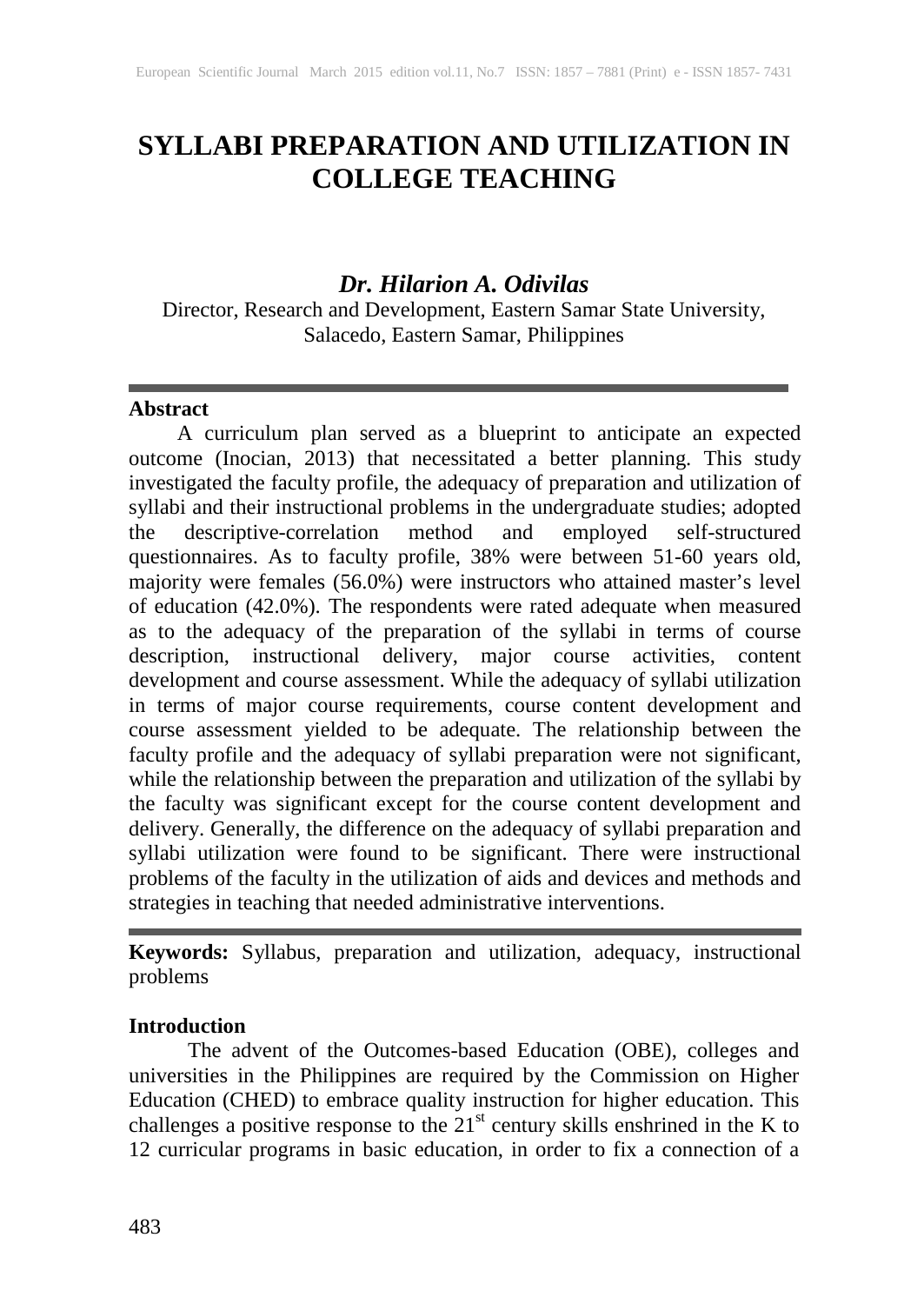developmental progression of a seamless curriculum until the university level. With it, instructors and professors are required to produce a functional curriculum plan in order to produce lifelong professionals, which the global community needs. In achieving this ends, a curriculum plan serves as a blueprint to anticipate an expected outcome (Inocian, 2013). This said outcome necessitates a careful planning on the "what" and "how" aspect of daily classroom instruction – crucial in the teaching and learning process. It is indisputable that systematically organized plan is the key to a successful teaching-and-learning episode. It is a well-designed road map intended to achieve the lesson objectives (Corpuz, Salandanan & Rigor, 2006).

 In college teaching, the course plan or syllabus is a legally written contract between instructors and students. It binds students who wish to be successful in a course to a plan where they should follow, and similarly binds the instructors or professors to the same plan. The syllabus organizes the learning experiences of the course and lists the planned activities for students to achieve course objectives (Lucier, 2015). In the tertiary level, a syllabus is a term plan required by each professor in every term or semester as a course of study (Inocian, 2010). The planning, preparation and utilization of syllabi in State Universities and Colleges (SUCs) in the Philippines has been regarded as a very important part of the functions of a regular faculty. The university administrators and the faculty work together, in order to address the need for better instruction, with the use of a syllabus as an important instructional material. While efforts are done to help improve the preparation of syllabi including its utilization in the actual teaching delivery no found study has been conducted to evaluate the extent of preparation and utilization of the same in the teaching and learning process in this part of the country.

 This study answers the preparation and utilization of course syllabi of the faculty in the undergraduate studies of ESSU-Salcedo campus. It investigates the faculty profile, the adequacy of preparation and utilization and their instructional problems. The study advances the following hypotheses: there is no significant relationship between the faculty profile and the adequacy of syllabi preparation of the faculty; there is no significant difference on the adequacy of syllabi preparation as perceived by the two groups of respondents and there is no significant difference on the adequacy of syllabi utilization as perceived by the subject.

#### **Related literature**

Teaching expertise is seen to have a direct role in the teaching outcomes. It describes its influence on student's performance and ultimately highlights the teaching contribution in the learning process. This claim is presented in the local, national and international studies that have bearing in the present study. Reyes (2001) in her study, "A Filipino Model of Teaching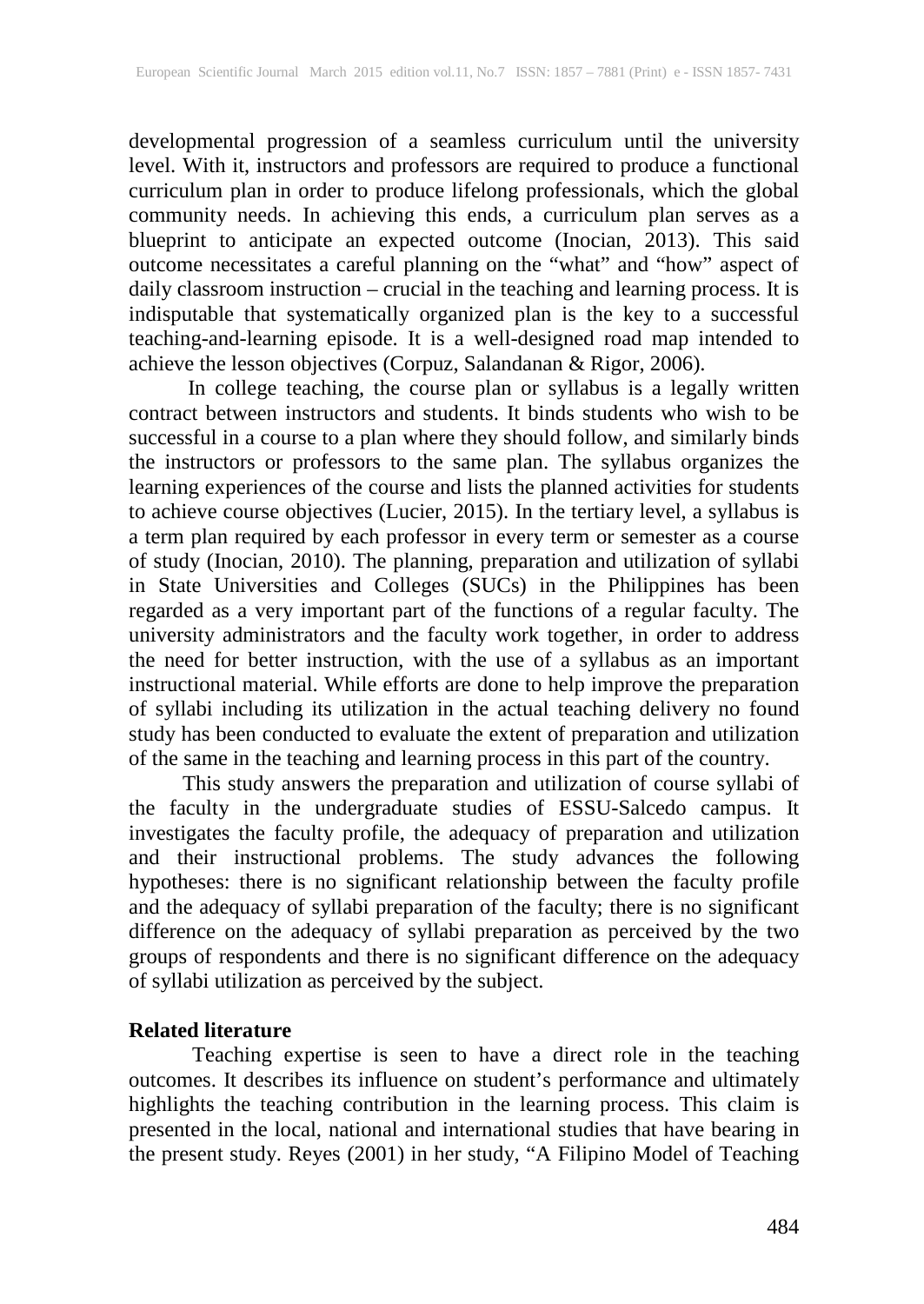Expertise in Higher Education", reveals that expert teachers give lectures without reading notes, and answer students' questions knowingly and convincingly. Their expertise in their field gives them a high level of confidence that they can accept an oversight or error without loss of confidence. They are highly credible to the learners. The study further cites that respondents organize course content in a form that students see different ideas, concepts and principles, which are meaningfully related. They have on hand concrete, practical and interesting examples that clarify abstract ideas, relate theory with practice or show application to life problems. Rollet (1992) studies teaching effectiveness in three cities: New York, London and Vienna, which reveals that when experienced, reputed and excellent teachers are compared, they are concerned not only with the cognitive development of students, but with their affective development as well. The researcher concludes that expert teachers are effective, as measured by the attainment of curriculum goals and learners' performance. This is a dialectical process that provides balance between the planned curriculum and the learned curriculum (Inocian, 2013).

 The teaching effectiveness of ESSU-Salcedo Faculty has been evaluated by Apilado and Gaytos (2005). The results reveal that generally, the teaching effectiveness of instructors is very satisfactory in terms of the five factors of teaching effectiveness. It establishes a respectful, fair and content driven interaction with students that they earn an outstanding rating. The study claims that the factors are significantly related to teaching effectiveness like life satisfactory of instructors, the amount or value of ideas and skills learned by students and their anticipated grades as well as their exerted efforts in the course. Labaco (2003) in her study, "The Management of Instructional Program among Centers of Excellence for Teacher Education Institutions in the Philippines", cites the insignificant difference on the extent of implementation of instructional program of Luzon, Visayas and Mindanao Centers of Excellence (COEs) in terms of instructional planning, instructional goals, instructional content and instructional strategies used. The study further claims that there is a significant difference in instructional time where Mindanao COEs have lesser mean compared with Luzon and Visayas regions.

When the effectiveness of the implementation of instructional program of COEs is measured through the teacher respondents, it reveals that in terms of instructional planning, the COEs' are rated effective  $(x=4.33)$ , as to instruction goals, effectiveness (x=4.35), when rated on their instructional content, effective  $(x=4.48)$ , Instructional time, moderately effective  $(x=3.00)$ and instructional strategies used, effective (x=4.09) (Labaco, 2003). In the study of Ibe (2001) on "Centers of Excellence in Teacher Education: How Much Have They Contributed to the Teacher Force", highlights the top 4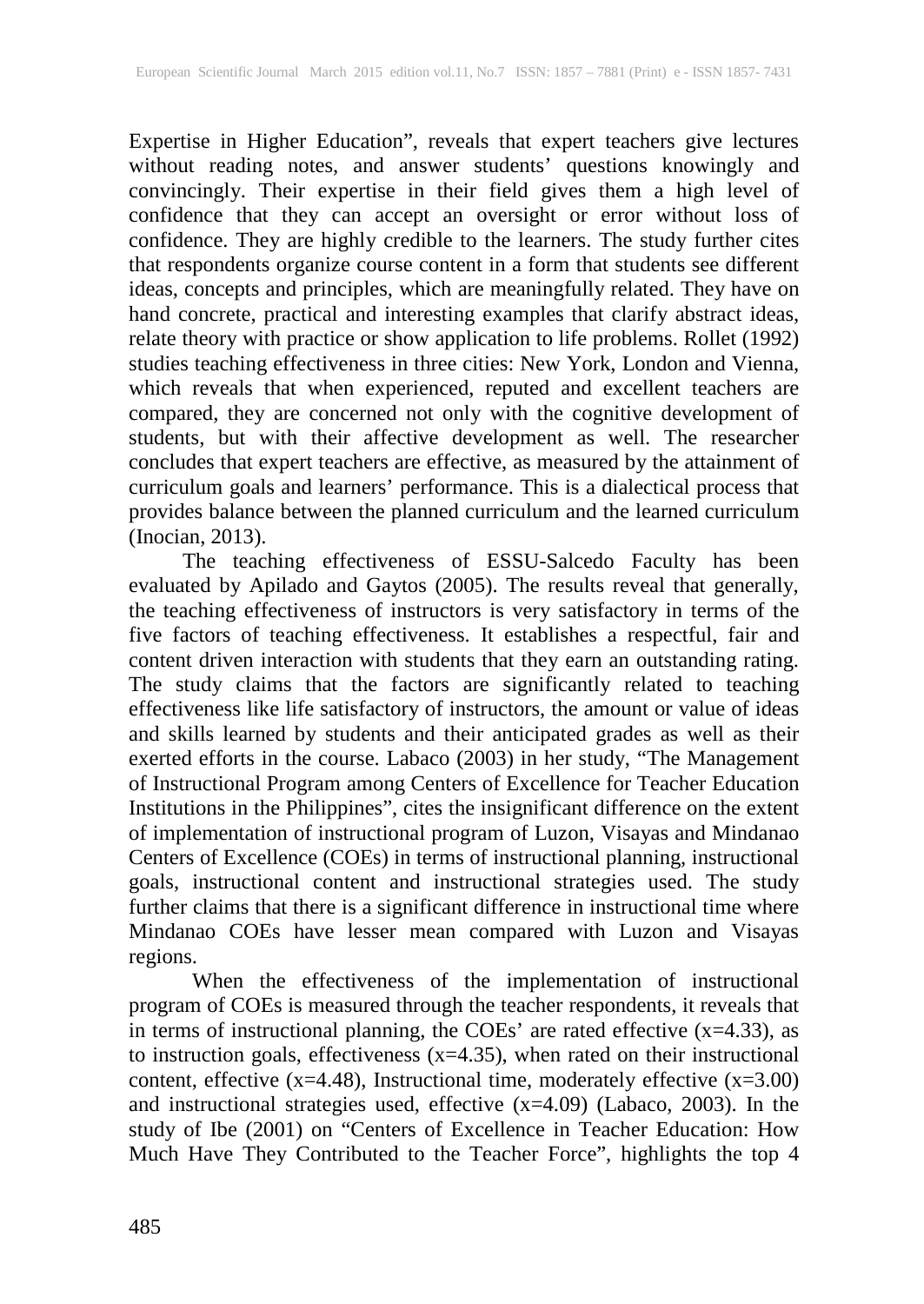institutions and the three lowest institutions, which are consistent in their ranking based on the 2 ranking system used. This indicates the relative performance of COEs that varies with one another. Altogether, 18 COEs' in the Philippines fielded 4,470 examinees in the 1999 LET-Secondary, only 2,514 or 56% passed. The overall results, therefore, emerge that the COEs perform better than the general view of teacher education institutions in the country. However, the LET performance of the non COEs shows a dismal performance. Malipot (2014) as cited by Inocian, de los Reyes, Lasala, Pacaña and Dawa (2015) reveals the five-year research conducted by the Philippine Business for Education (PBEd), from year 2009 to 2013, on Licensure Examinations for Teachers (LET), the Philippines shows a deteriorating quality of Teacher Education with only 10% of Teacher Education Institutions (TEIs) for elementary and 12 % for secondary are considered "good performing". This finding calls an urgent need for the Teacher Education Institutions (TEIs) in different Higher Education Institutions (HEIs) to be serious in the implementation of proper syllabusmaking, in order to address curriculum, instruction and assessment lopsidedness.

 In another effort to identify instructional effectiveness, Manzano's (2002) study, "Determinants of Institutional Effectiveness of Selected Educational Institutions in Luzon", reveals that all administration related factors positively and negatively relate to instructional effectiveness. The factors that generate positive effects are educational attainment, academic rank, reward system, leadership and succession to the job. Age is the only factor that has negative effect. The variables have resulted in both positive and negative effects such as: experience, occupation of spouse, level of commitment, nationalism and happy family life. Among the student related factors, the occupation of mothers negatively relate to institution effectiveness. The school-related factors identified to have either positive and negative influences are: age of school, positive effect and teacher education enrolment, distance or location from the college have negative effects (Manzano, 2002).

An evaluation study conducted by the Mathematics Faculty of the Bukidnon State University (2004) determines their classroom teaching practices and focuses on the following teaching practices: organization of lessons, questioning techniques, communication competence and routine classroom activities. The findings of the study reveal that students' evaluation and teachers' self-evaluation on their teaching practices show a very satisfactory mean rating for the indicators on organization of the lesson, questioning techniques, communicative competence and classroom routine activities, an indication that the mathematics teachers can still improve to achieve an outstanding. On students' feedback on the characteristics that they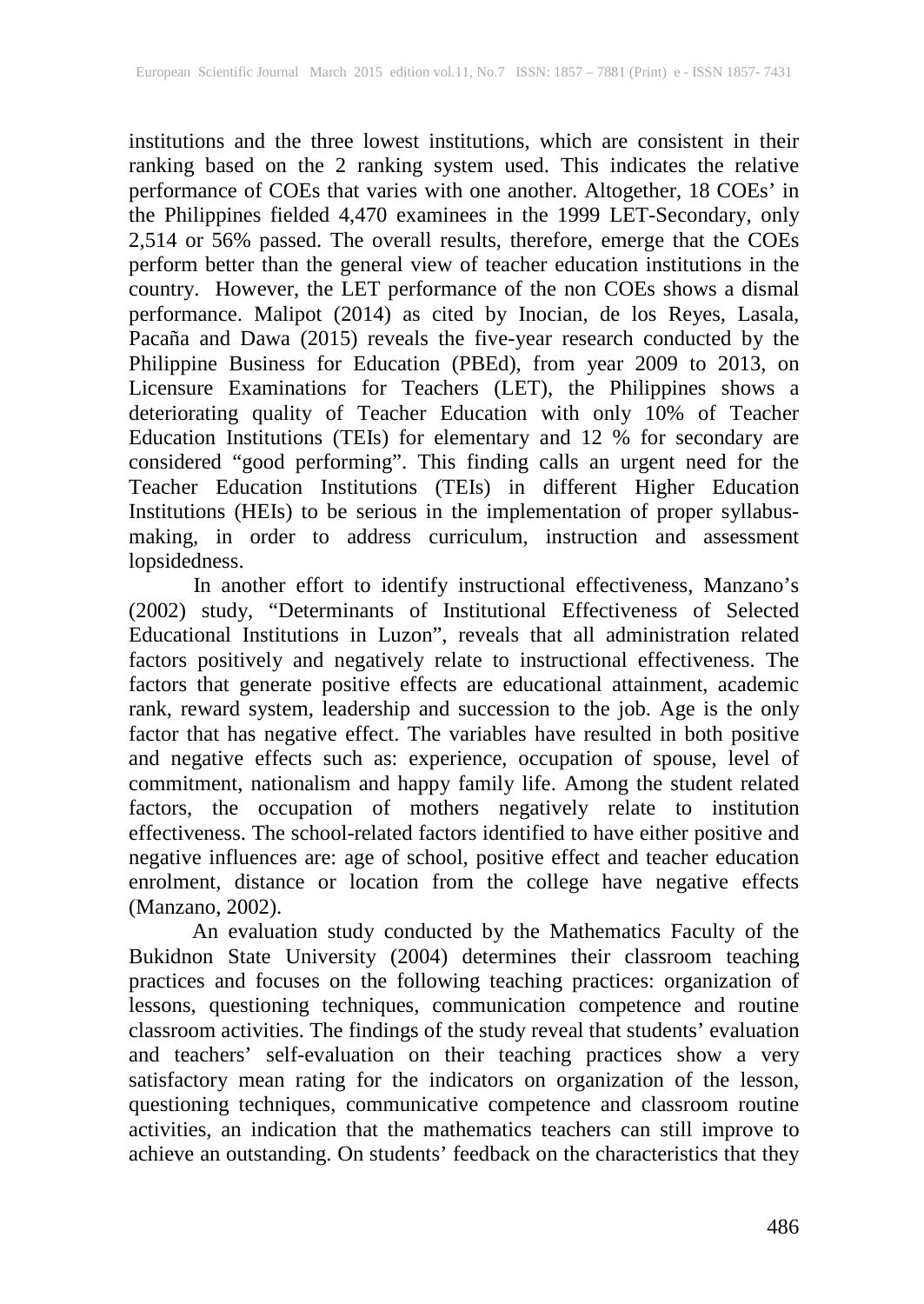do not like most about some of their mathematics teachers show an insulting outcome, teachers tend to present their lesson very fast that makes them find the lesson hard to understand (The 2003 Mathematics Faculty, 2004). The casual relationship of administrators' tasks, instructors' tasks and students' performance reveals that the perceived performance level of administrators' tasks is satisfactory while those on instructors' tasks get a very satisfactory level (Palada, 2006). The study further claims that there is no significant correlation between the administrators' tasks and instructors' tasks, between administrators' tasks and students' performance. Administrators' tasks and instructors' tasks can only explain about 1% of variation in students' dropout rate and about 6% of students passing rate (Palada, 2006).

 The effective implementation of the teaching of English as a second language in selected universities in Korea shows that for effective implementation, a syllabus requires the use of variety of methods and strategies, classroom techniques, audio-visual materials and a wholesome environment (Kim, 2001). The study further discloses that teaching of English demands an effective instructor, who is equipped with verbal and non-verbal devices to help him fulfill his aims to develop students ability to speak and communicate effectively. It is extremely imperative that the instructor adopts a systematic instructional system that ensures quality learning. Yi's (2002) study on the "Implementation of Bilingual Education Program (BEP) in Selected Preschool in Seoul, Korea" reveals the effectiveness of the guidelines in the implementation of bilingual education program as follows: as to content and scope, the average mean rating of 4.30 shows the moderate implementation of BEP in terms of stories (4.47), grammar (4.46) and spelling (4.48); as to methods and strategies, the average mean rating of 4.18 is interpreted to be moderately effective; and on training aspect, it generates an average rating of 4.25 as moderately effective. However, as shown with its 4.60 acceptability sectors, represents a very acceptable rating by parents, 4.73 very acceptable perceptions of teachers, and 4.70 very acceptable rating by the administrators.

Shepherd's (1996) content analysis of course syllabi in elementary teacher preparation identifies the common elements for elementary teacher preparation of course syllabi, which indicate the development of a knowledge base factor. A secondary purpose determines if the professors who teach the methods course articulate their use of the knowledge base on teaching their particular methods course claims that the course syllabi show common elements that indicate the development of a knowledge base requirement. It is found out that professors of elementary methods course do articulate the use of a knowledge base when doing appropriate instruction to their classes. Dewind's (1996) study on "An Assessment of Teaching Methods Used in Higher Education Courses in the History of Western Dress" reveals that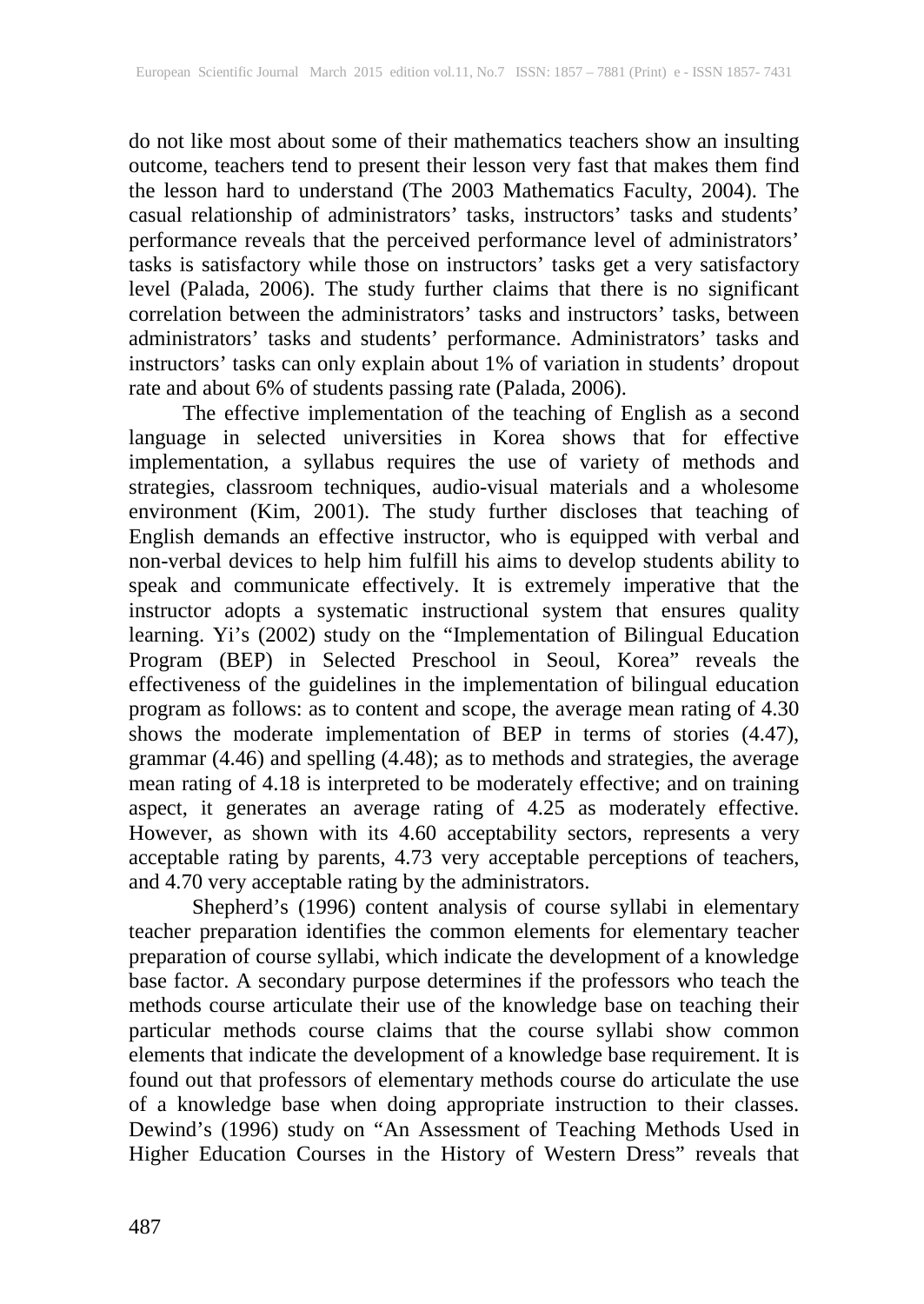teaching methods are reported by twenty college teachers in the course. In this naturalistic study, telephone interviews are conducted using a semistructured and open-ended questionnaire. Changes in course focus have resulted in teachers split into artistic and social science base knowledge. Artistic teachers have experienced few problems with appropriate methods that achieve their aims. Other instructors trying to incorporate social science perspectives in their courses; but they have experienced more difficulty matching their aims. Restriction of time, poor teaching resources and absence of common course content have contributed to the problem. Discussions are needed in order to arrive to mutually understood definitions and set better agenda for the course.

 The case study of Junaidu (2004) at King Fahd University of Petroleum and Minerals focuses on the development and delivery of three undergraduate online. The study uses a questionnaire designed to get students' output on various essential elements for successful online learning. This includes students motivation, time management and study habits. The study discloses that students are generally deadline oriented and have to be pushed to study. They lack motivation and are somewhat apprehensive to online learning and may not be unconnected to the fact that all students in the pilot offerings are refused to take the course online without option. A general lesson, therefore, is that online study should be optional: only learners who believe that quality education can be achieved through online maybe advised to take course. The same should be the case for teachers who may facilitate online course. Another important outcome from the study is that course contents should be rich in multimedia animations. There animations constitute the major difference between online presentations and textbook presentations. Without animations that add value to your course, students will study only from the printed course materials.

Moreover, the rate of seriousness of the problems encountered by the universities classified as Centers of Excellence (COEs) in the implementation of instructional program state that the top two problems encountered by the COEs in the implementation of instructional program with their average mean, descriptive rating and ranking are as follows: lack of capability funds, incentive and time for instructional research  $(x=2.61)$ , less serious – rank 1); poor students' inputs and few bright students attracted to Teacher Education (x=2.56), less serious – rank 2). Lack of available funds rank as number 1 among the problems encountered (Labaco, 2003). This disclosure is understandable since this is a perennial reality that any administrator in both public and private agencies has to reckon with. In fact, the principle of optimization and maximization is an administrative creed by sensitive administrators. Labaco elaborates further that the ranking of incentives and time for instructional research obtain number 2 as the second serious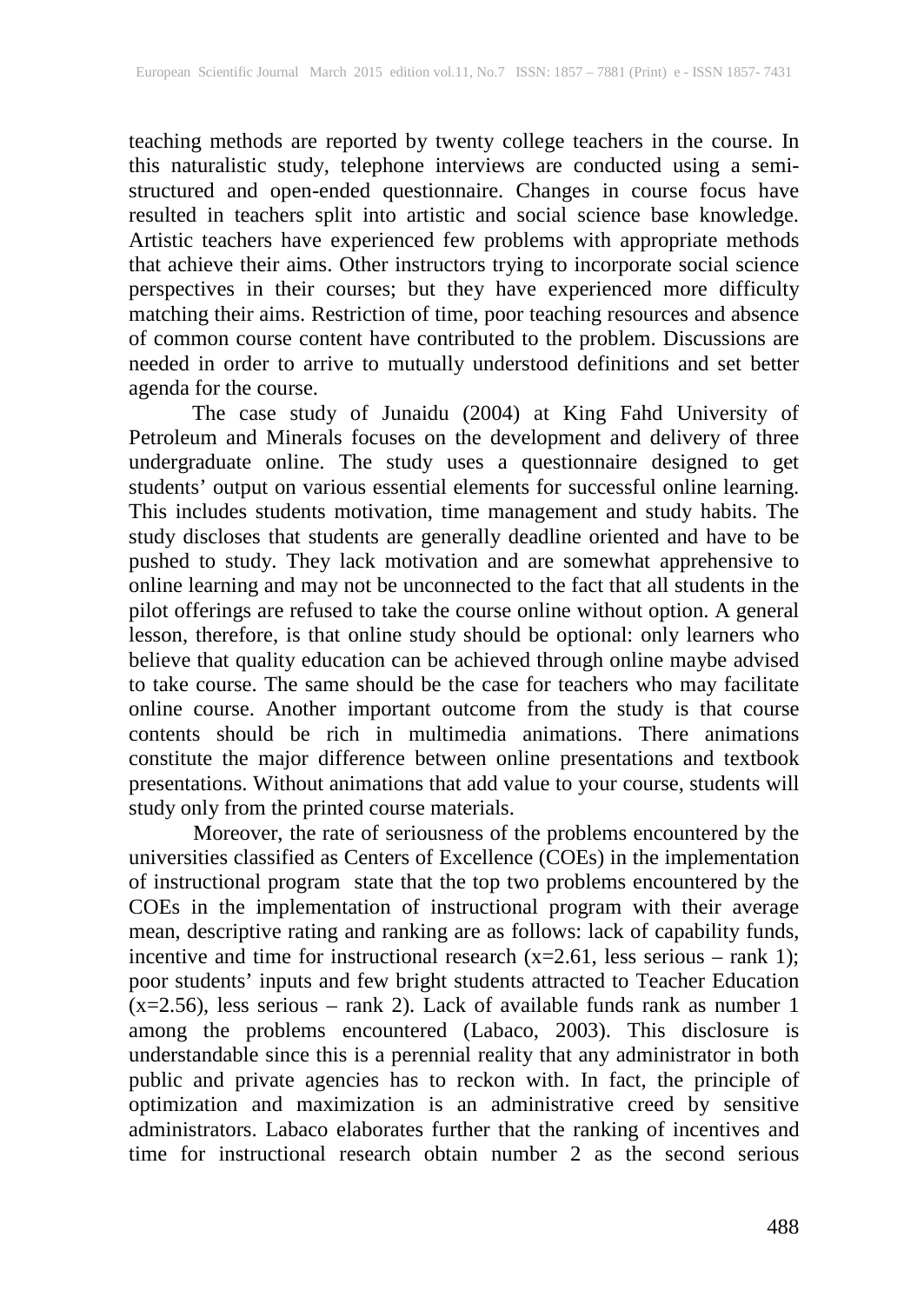problem, which implies that the teachers have not yet internalized the need to conduct research as well as the appreciation of identifying numerous independent and dependent variables are related to quality instruction. The problems of only few bright students who are attracted to teacher education poses a deep economic and social implication considering that none has become a millionaire in engaging the direct tasks of educating the younger generation. A young student should realize that teaching is an act of altruism; hence one cannot expect to become very rich out of this profession. This is affirmed by Inocian, de los Reyes, Lasala, Pacaña and Dawa (2015) that the Diploma of Professional Education (DPE) students have shown professional altruism,

*"I find teaching interesting and it is a noble profession (R21). While it is true that teaching is also a continuing process of learning, it takes a profound interest to achieve its nobility. I was driven by my students in the tutorial class that they asked me to share my knowledge to them. From then on, I was moved and I changed them to study more and finish their studies (R101). Paying attention to students is an important hallmark of success and professional transformation."*

 Further, Inocian, de los Reyes, Lasala, Pacaña and Dawa (2015) concludes that young professionals who took the 18 units in Professional Education take up teaching because of the economic comparative advantage that the teaching profession brings in the public school. Though this salary does not promise for teachers to be financially independent, but this only assures stability for survival until retirement. However, the extent of the respondents' agreement in the suggested solutions to the problems encountered by the COEs is also covered in the study of Labaco (2003). The respondents agree in the suggested solutions to their problems in the implementation of instructional program with their average mean, descriptive rating and ranking as follows: "retool teacher's research capabilities through formal education and continuous professional educational program"  $(x=4.72,$ strongly agree – rank 1); "allocate budget for providing adequate technology materials, resources, and manpower to manage the information technology campaign" (x=4.67, strongly agree – rank 2.5); "strengthen faculty – staff development program through articulation of curricular programs in the three levels of education both in content, methodology and values formation"  $(x=4.67,$  strongly agree – rank 2.5; "prepare a comprehensive scholarship package and disseminate information about teaching profession with its attractive compensation and other benefits of teachers to encourage better turnout of students in Teacher Education" (x=4.56, strongly agree – rank 4); "interface among TEI's, DECS. And cooperating schools in training of student teachers and cooperating teachers" (x-50, strongly agree – rank 5).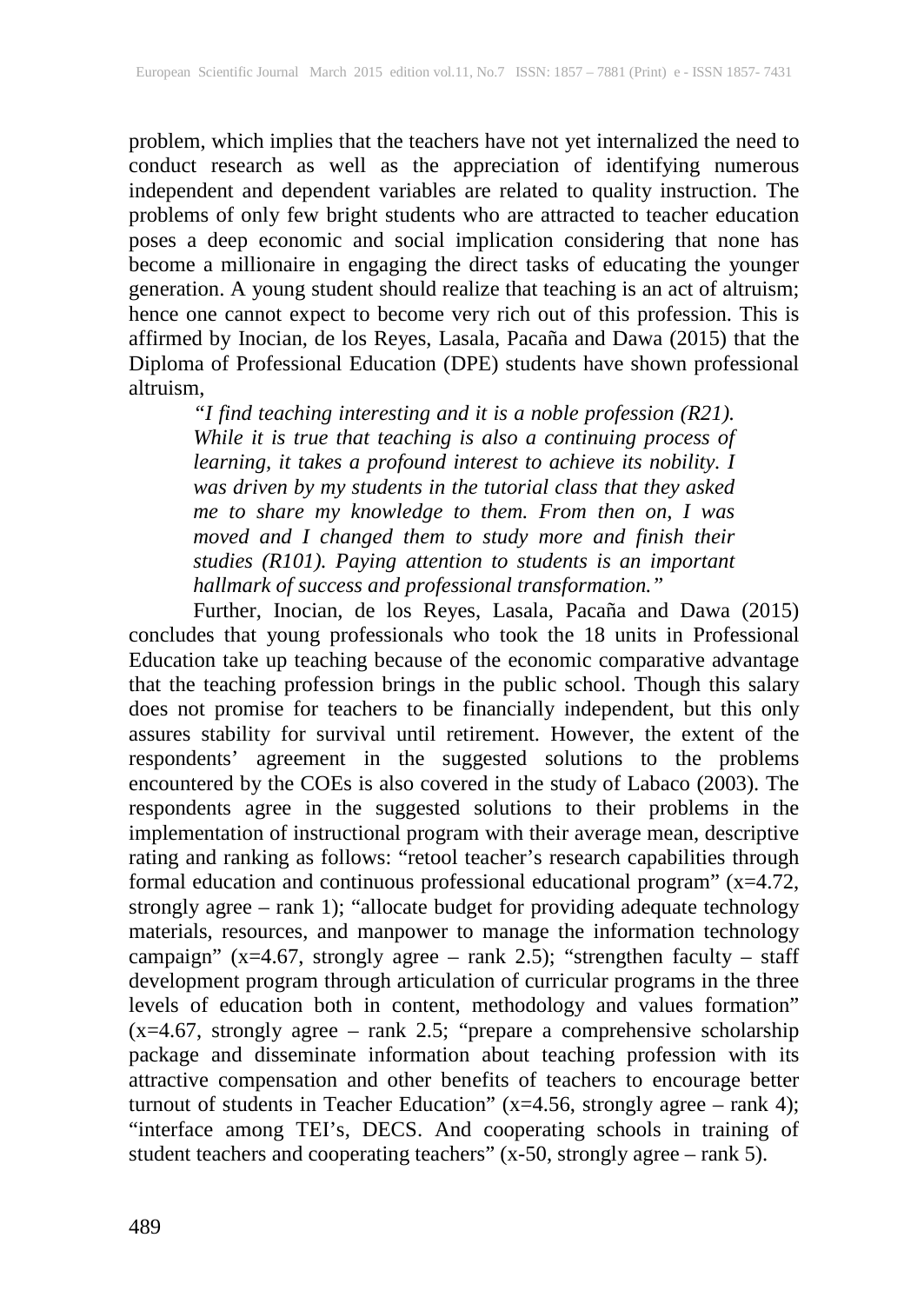## **Methodology**

 The study utilized a descriptive-correlational method. A complete enumeration of faculty and supervisors in ESSU-Salcedo campus in all the departments in the undergraduate studies are identified as the main respondents. The main instruments sought data on the profile of the faculty, adequacy of preparation of the syllabi, adequacy of utilization of the syllabi, perceived problems of the faculty in using instructional aids and devices and instructional methods and strategies in relation to the utilization of the syllabi, For supervisors, it include personal information; adequacy of syllabi preparation and utilization of the faculty. In order to attain the proper scoring of data, on the adequacy of preparation and utilization, the following were used as: (5) very adequate, (4) adequate, (3) moderately adequate, (2) inadequate and (1) very inadequate. On the problems of the faculty in using instructional aids & devices and instructional methods and strategies, code descriptions were used such as: (5) strongly agree, (4) agree, (3) undecided, (2) disagree and (1) strongly disagree. In determining the profile of the respondents, percentages are used. Cramer's V was computed to determine the relationship between the respondents' profile and the adequacy of the preparation and utilization of syllabi. Weighted mean was computed to determine the problems perceived by the faculty on the use of instructional aids and devices and the use of methods or strategies in relation to the syllabi utilization. Lastly, t-test for independent samples was used to compare the difference in the adequacy of preparation and utilization of syllabi.

## **Results and discussion Faculty Profile**

 Table 1 shows the faculty profile of the respondents. As to age, this constitutes 38% between 51-60 years old, a representation of more mature faculty members who can perform major roles in dispensing content expertise in the field using endowed wisdom, vast academic experiences and tested competence in classroom teaching and learning. The (56.00%) of female respondents shows a gender assertion that women are co-equal with men in a gender-fair university culture in Eastern Samar. This finding is affirmed by Inocian and Hermosa (2014) that conventional gender-orientation represents a mother-instinct-shadowing of the teaching profession. In terms of academic rank, a sizable number of (60.00%) are the instructors with majority attained their master's degree (42.00%). This indicates the basic requirement to teach in higher education in the Philippines, a specific group to hang-on in a university system and finish the educational ladder until the doctorate level. An aspiration to wit that continuing education still remains as the best antidote to job complacency brought by knowledge inadequacy and skillinefficiency (Inocian and Hermosa, 2014). This implies a proactive interest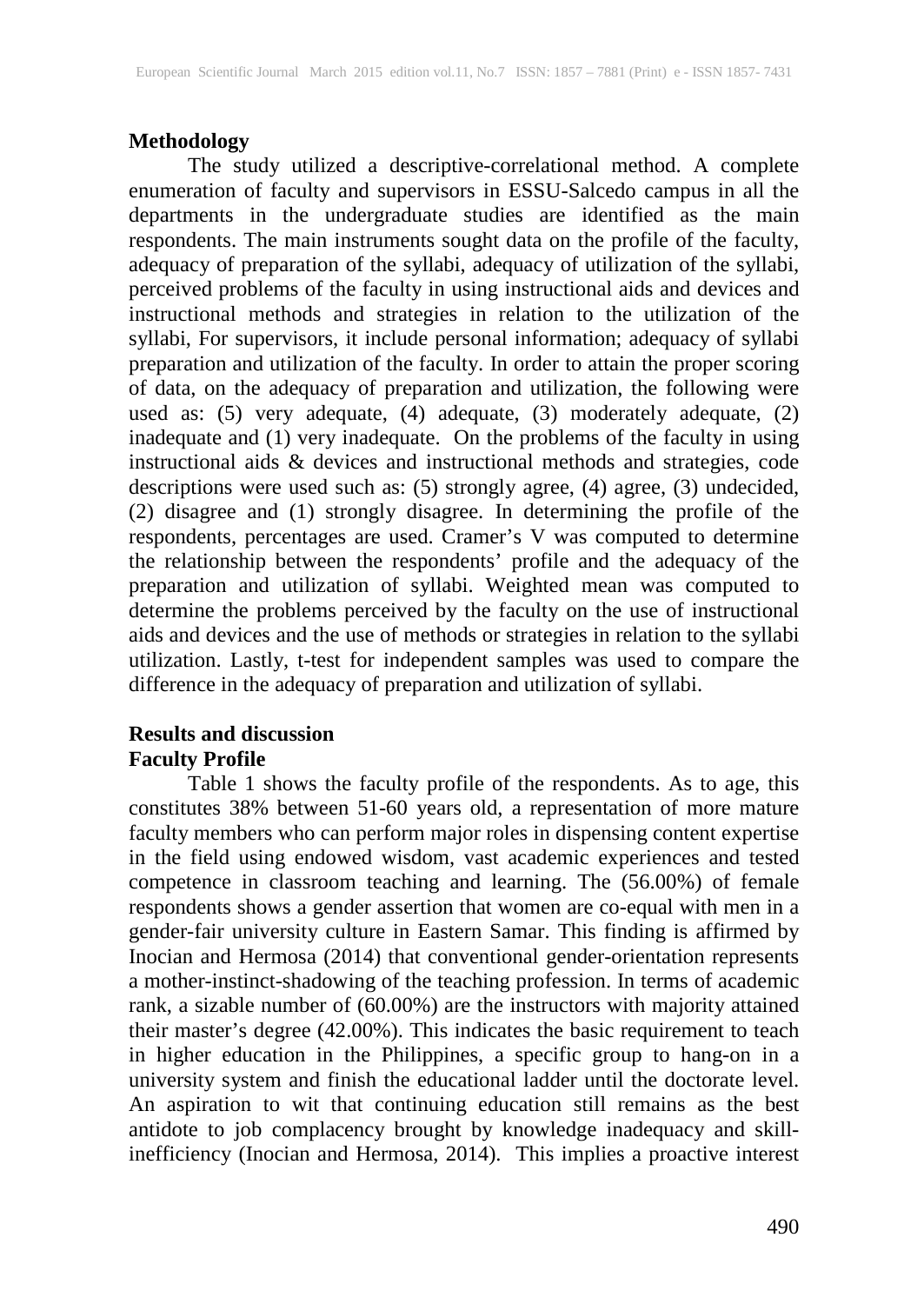towards relevance in higher education towards research, innovation, and invention.

| Age                           | Frequency        | Percent |
|-------------------------------|------------------|---------|
| 21-30                         | 8                | 16.0    |
| $31 - 40$                     | 9                | 18.0    |
| $41 - 50$                     | 13               | 26.0    |
| 51-60                         | 19               | 38.0    |
| 61 and above                  | 1                | 2.0     |
| Gender                        | <b>Frequency</b> | Percent |
| Male                          | 22               | 44.0    |
| Female                        | 28               | 56.0    |
| <b>Teaching Experience</b>    | Frequency        | Percent |
| $1 - 3$                       | 6                | 16.0    |
| $4 - 6$                       | $8\,$            | 12.0    |
| $7-9$                         | $\overline{4}$   | 8.0     |
| $10-12$                       | $\overline{2}$   | 4.0     |
| 13 and above                  | 30               | 60.0    |
| <b>Academic Rank</b>          | <b>Frequency</b> | Percent |
| Instructor                    | 31               | 62.0    |
| Assistant professor           | 19               | 38.0    |
| <b>Educational Attainment</b> | <b>Frequency</b> | Percent |
| Bachelor's Degree             | 5                | 10.0    |
| Master's Degree               | 21               | 42.0    |
| Master's Graduate             | 12               | 24.0    |
| Doctorate Level               | 5                | 10.0    |
| Doctorate Graduate            | $\tau$           | 14.0    |

Table 1 Profile of Faculty in the Undergraduate Studies

#### **Adequacy of Syllabi Preparation of the Faculty**

 The adequacy of syllabi preparation in terms of course description, instructional delivery, major course activities, content development and course assessment as shown in Table 2 has evaluated the faculty and supervisors respectively. Under this category, both the faculty and supervisors claim that the syllabi are adequately prepared. This is attributed by the 90.00 % expertise of faculty and the very much qualified academic supervisor in ESSU-Salcedo campus. In the SUCs, the entry qualification in order to obtain a permanent item is a master's degree holder. The syllabusmaking is a prime requirement before a professor is required to teach a certain academic load in every academic term or semester in Philippine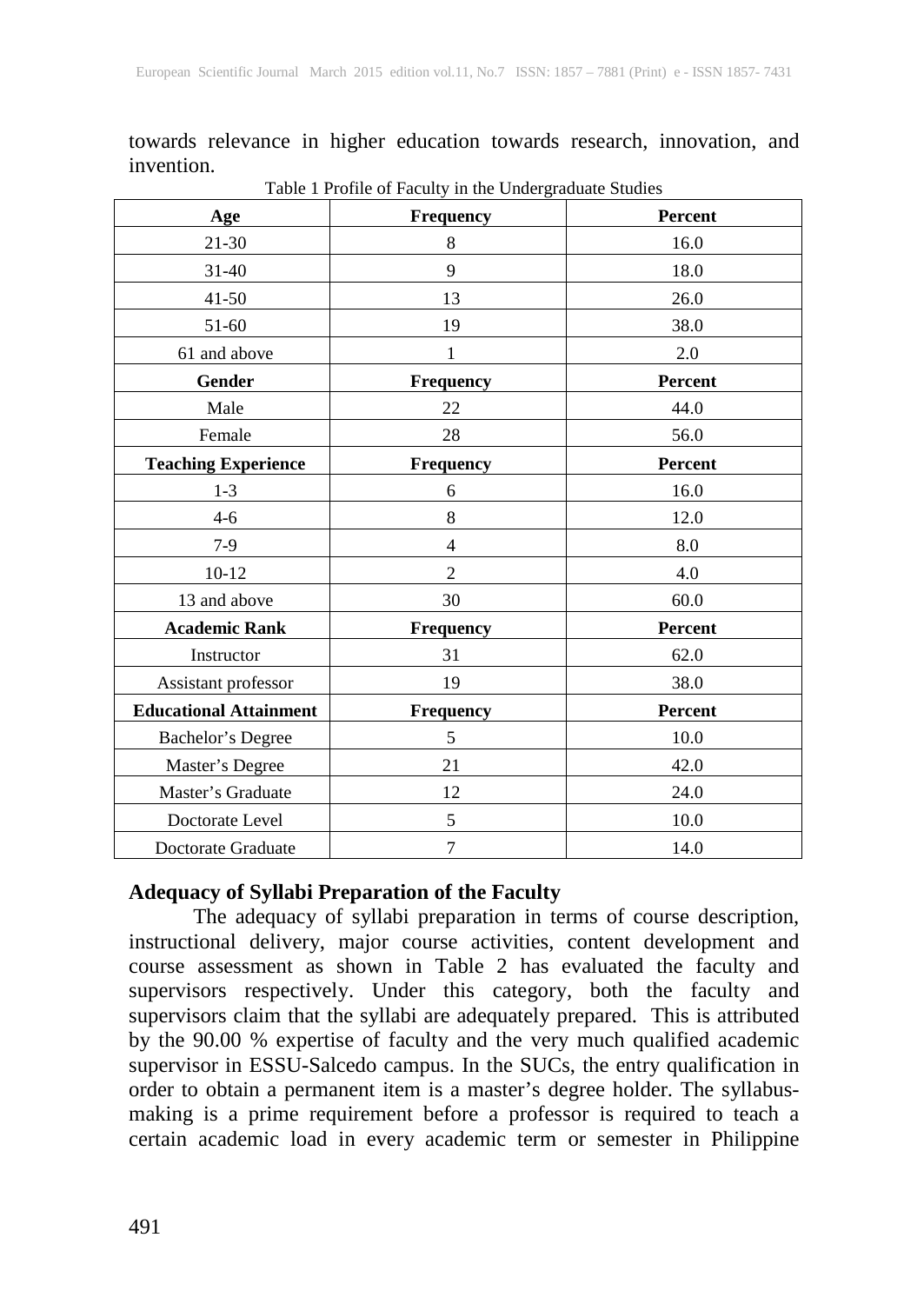colleges and universities. However, it is not a guarantee that this qualification presupposes the adeptness of syllabus preparation, which in some cases, this requirement still needs a proper monitoring among their respective academic heads or supervisors.

| <b>Items</b>                            | <b>Faculty</b><br>$N=50$ | Interpretation | <b>Supervisor</b><br>$N=5$ | Interpretation |
|-----------------------------------------|--------------------------|----------------|----------------------------|----------------|
| 1. Course Description                   | 4.58                     | Very Adequate  | 3.9                        | Adequate       |
| 2. Instructional Delivery               | 4.43                     | Adequate       | 3.7                        | Adequate       |
| 3. Major Course Activities/<br>Projects | 3.40                     | Adequate       | 3.71                       | Adequate       |
| 4. Course Content<br>Development        | 4.37                     | Adequate       | 3.62                       | Adequate       |
| <b>Overall mean</b>                     | 4.44                     | Adequate       | 3.73                       | Adequate       |

Table 2 Adequacy of Syllabi Preparation of the Faculty in the Undergraduate Studies

# **Adequacy of Syllabi Utilization of the Faculty**

 Table 3 shows the adequacy of syllabi utilization of the faculty in the undergraduate studies. Both respondents are rated adequate in the areas of course activities, content development and assessment. These three represent the important curriculum development cycle such as the intended, implemented and achieved curriculum of Ralph Tyler. Though in the aspect of assessment, the supervisor rates it moderately adequate, this needs further enhancement among the rest of the faculty, more especially in the context of the Outcomes-based Assessment (OBA). OBA would answer the need for the Outcomes-based Education (OBE), which would focus on the holistic development of students' critical and creative thinking, more especially when assessment is viewed as the end goal or the finish line, the test itself becomes a barrier to high levels of student achievement (Daggett, 2005). It is imperative that assessment of learning is not only focused with the traditional paper-pencil-test, but a balance on the use of other forms of authentic assessment such as: alternative, performance and portfolio with the use of rubrics to minimize teacher subjectivity in the ratings of these aforementioned assessment tools.

| <b>Items</b>                           |      | <b>Faculty Interpretation</b> | <b>Supervisor</b> | Interpretation         |
|----------------------------------------|------|-------------------------------|-------------------|------------------------|
| 1. Major Course<br>Activities/Projects | 4.3  | Adequate                      | 3.62              | Adequate               |
| 2. Course Content<br>Development       | 4.3  | Adequate                      | 3.54              | Adequate               |
| 3. Course Assessment                   | 4.22 | Adequate                      | 3.37              | Moderately<br>Adequate |
| <b>Overall mean</b>                    | 4.29 | Adequate                      | 3.51              | Adequate               |

Table 3 Adequacy of Syllabi Utilization of the Faculty in the Undergraduate Studies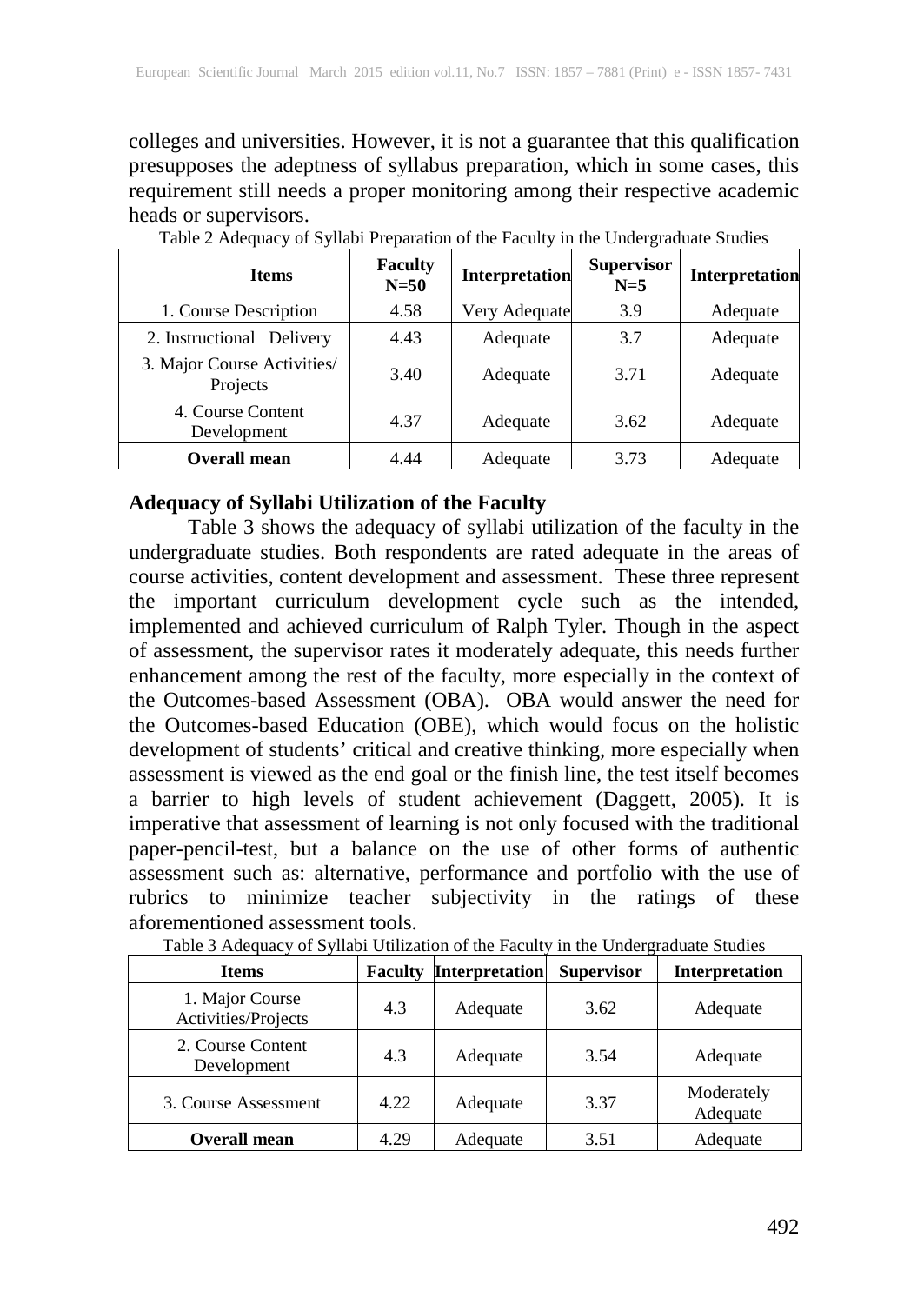## **The Relationship between the Faculty Profile and the Adequacy of Syllabi Preparation of the Faculty**

 Table 4 presents the relationship between the faculty profile and the adequacy of syllabi preparation. It can be viewed that when age, gender, teaching experience, educational attainment and academic rank are paired with course description, instructional delivery, major course activities and projects, course content development and course assessment proved to be not significant. Johnson (2001) concludes that that there is no difference in teachers' or administrators' responses in the areas of gender, professional assignment, training or educational tenure when it comes to curriculum revision. This means that faculty profile is not related to syllabi preparation. Preparing a syllabus for college teaching remains an independent variable; regardless of the aforementioned faculty profiles. This proves that syllabus preparation is associated with teachers' responsibility and correlating with their age, gender, teaching experience, rank and educational attainment becomes insignificant. Skills in instructional planning are not measured on whether the: young or the old professors; male or females professors; novice or expert professors; instructors or professors; masters or doctorate professors serve as the best syllabus-maker in the academic field. This has not been proven because syllabus-making is an instructional competence that remains to be seen or to be discovered among the members of the university academics. There are some professors who have been good at it because of a number of years they have been into teaching, others learn it because of an endured passion for planning and teaching, others capture the skills from the modeling of other academics, others learn it from seminars and trainings attended, others learn from self-mentoring or from the mentoring of others, and others learn it from the continuing studies in the graduate school and others learn it from further researches. These are possible landscapes of instructional competence which the academics' instructional competences in planning, implementing, and evaluating are mostly intertwined.

| <b>Variables</b> |                               | <b>Index of Correlation</b> | <b>P-value</b> | <b>Interpretation</b> |
|------------------|-------------------------------|-----------------------------|----------------|-----------------------|
|                  | Course Description            | .359                        | .115           | Not Significant       |
|                  | <b>Instructional Delivery</b> | .259                        | .571           | Not Significant       |
|                  | Major Course Activities       | .337                        | .181           | Not Significant       |
| Age              | Course Content<br>Development | .163                        | .106           | Not Significant       |
|                  | <b>Course Assessment</b>      | 3.06                        | .306           | Not Significant       |
|                  | Course Description            | .148                        | .578           | Not Significant       |
| <b>Gender</b>    | <b>Instructional Delivery</b> | .156                        | .542           | Not Significant       |
|                  | Major Course Activities       | .173                        | .474           | Not Significant       |
|                  | <b>Course Content</b>         | .296                        | .111           | Not Significant       |

Table 4 Relationship between Faculty Profile and the Adequacy of Syllabi Preparation in the Undergraduate Studies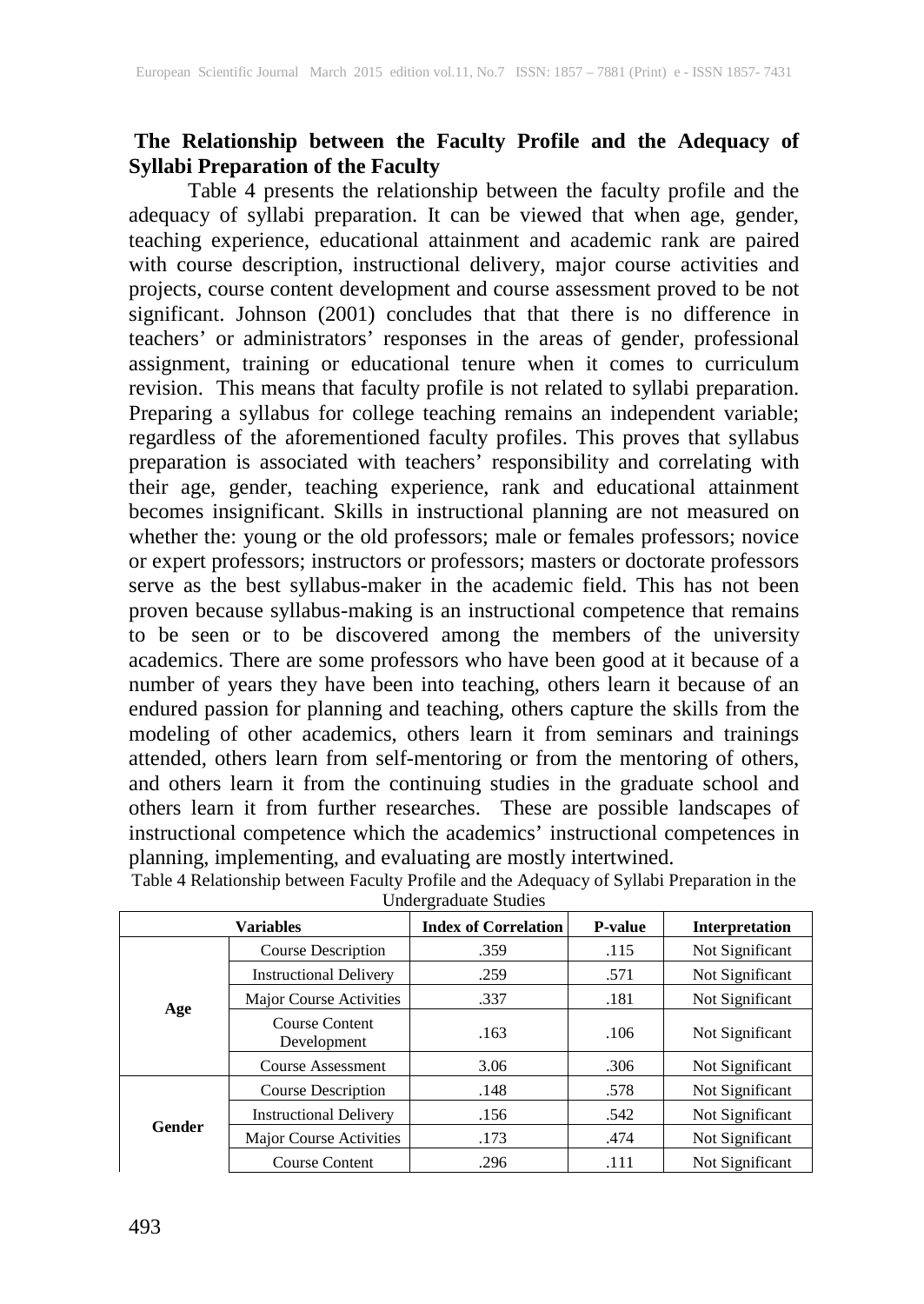|                                         | Development                          |      |      |                 |
|-----------------------------------------|--------------------------------------|------|------|-----------------|
|                                         | <b>Course Assessment</b>             | .269 | .304 | Not Significant |
|                                         | <b>Course Description</b>            | .309 | 298  | Not Significant |
|                                         | <b>Instructional Delivery</b>        | .342 | .166 | Not Significant |
| <b>Teaching</b>                         | Major Course Activities              | .323 | .236 | Not Significant |
| <b>Experience</b>                       | Course Content<br>Development        | .416 | .027 | Not Significant |
|                                         | Course Assessment                    | .306 | .311 | Not Significant |
|                                         | <b>Course Description</b>            | .140 | .612 | Not Significant |
| Academic<br>Rank                        | <b>Instructional Delivery</b>        | .170 | .485 | Not Significant |
|                                         | Major Course Activities              | .147 | .581 | Not Significant |
|                                         | <b>Course Content</b><br>Development | .170 | .485 | Not Significant |
|                                         | Course Assessment                    | .149 | .774 | Not Significant |
|                                         | <b>Course Description</b>            | .322 | .238 | Not Significant |
|                                         | <b>Instructional Delivery</b>        | .133 | .987 | Not Significant |
| <b>Educational</b><br><b>Attainment</b> | Major Course Activities              | .164 | .953 | Not Significant |
|                                         | <b>Course Content</b><br>Development | .252 | .610 | Not Significant |
|                                         | Course Assessment                    | .207 | .663 | Not Significant |

# **The Relationship between the Preparation and Utilization of Syllabi of the Faculty**

 Table 5 depicts that when major course activities/projects, course content development and course assessment are paired with the items under major course activities, course content development, and course assessment, these have yielded a significant relationship. This can be interpreted that the quality of syllabi preparation affects the extent of syllabi utilization of the faculty. The best crafted syllabi by competent professors presuppose its best utilization in the actual classroom instruction. This is attributed by congruency in terms of the professors' teaching approaches, methods and techniques as implemented factors that connect to the intended and the achieved curricula in the entire Curriculum Development System (CDS) of a university. This implies that professors who adopt a certain syllabus by their colleagues do not assure a better quality of teaching, but this contributes to the increasing level of mediocrity in the countryside (Inocian, de los Reyes, Lasala, Pacaña and Dawa, 2014). Syllabus preparation needs competence and integrity in the part of the syllabus-maker in the process of conceptualization of the needed contents, skills, attitudes, and values; formulation of instructional objectives and lesson designing; selection of teaching strategies and assessment strategies. This is affirmed by Borrowman (1989), in Johnson (2001), who states that education is the process by which individuals gain knowledge, skills, values, habits and attitudes. This is what Cortese (2003)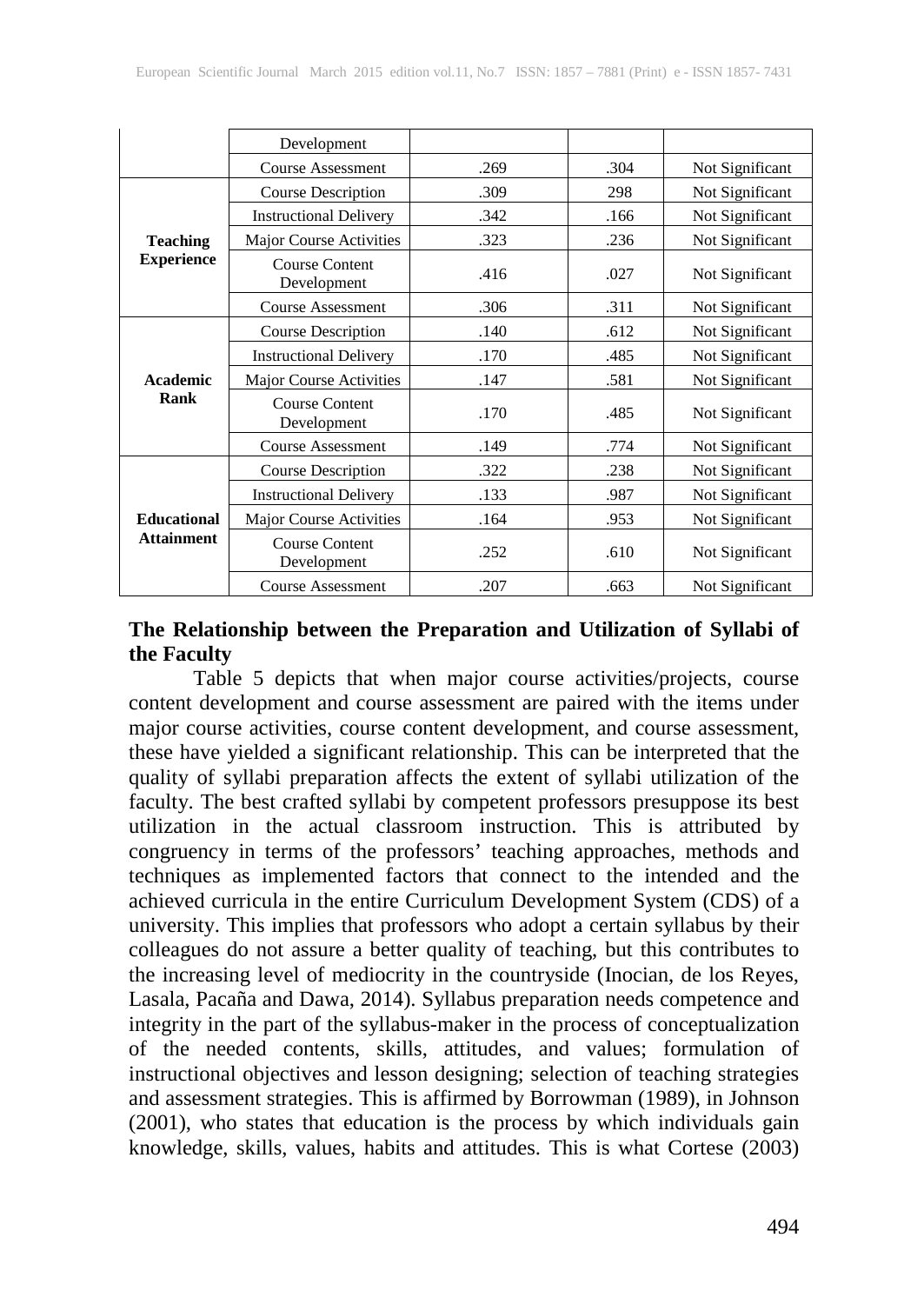reminds that Higher Education Institutions (HEIs) have the responsibility to increase the awareness, knowledge, skills, and values needed to create sustainable future (Raus, 2013). Though insignificant in terms of course content development in the aspect of course activities and projects because teaching processes are flexible according to various learning modalities in diverse contexts in contrast with the non-negotiable standards of content development and assessment instruments, which the CHED only allows to have negligible changes or slight modifications to enhance the prescribed curricula.

| <b>Variables</b>                                     |                                      | Index of<br><b>Correlation</b> | <b>P-value</b> | <b>Interpretation</b> |
|------------------------------------------------------|--------------------------------------|--------------------------------|----------------|-----------------------|
| <b>Course</b>                                        | Major Course Activities/<br>Projects | .468                           | .000           | Significant           |
| <b>Content</b><br><b>Development</b>                 | <b>Course Content</b><br>Development | .500                           | .002           | Significant           |
|                                                      | <b>Course Assessment</b>             | .341                           | .020           | Significant           |
| <b>Major Course</b><br><b>Activities/</b><br>Project | Major Course Activities/<br>Projects | .641                           | .000           | Significant           |
|                                                      | <b>Course Content</b><br>Development | .320                           | .077           | Not Significant       |
|                                                      | Course Assessment                    | .515                           | .000           | Significant           |
|                                                      | Major Course Activities/<br>Projects | .647                           | .000           | Significant           |
| <b>Course</b><br><b>Assessment</b>                   | <b>Course Content</b><br>Development | .498                           | .006           | Significant           |
|                                                      | <b>Course Assessment</b>             | .431                           | .005           | Significant           |

Table 5 Relationship between the Adequacy of Preparation and Utilization of Syllabi of the Faculty in the Undergraduate Studies

## **The Difference in the Adequacy of Syllabi Preparation of the Faculty**

 The difference on the adequacy of syllabi preparation of the faculty, Table 6 shows that items under course description except on the length of the course and number of units provided is found insignificant; while instructional delivery, major course activities/projects, course content development, and course assessment are significantly different. This means that the five elements of a syllabus are very essential in the structure of the entire instructional plan. The Course Description tells what the course is all about – the snapshot of the course in a capsule. The Instructional Delivery covers the content, skill, attitude and value component of the course which can be delivered in specified time frame. This provides the direction the entire flow of the course as it is expected in the units of work for a week or a quarter. Major Course Activities or Projects comprise the requirements of the course within the semester such as relevant portfolios, feasibility studies,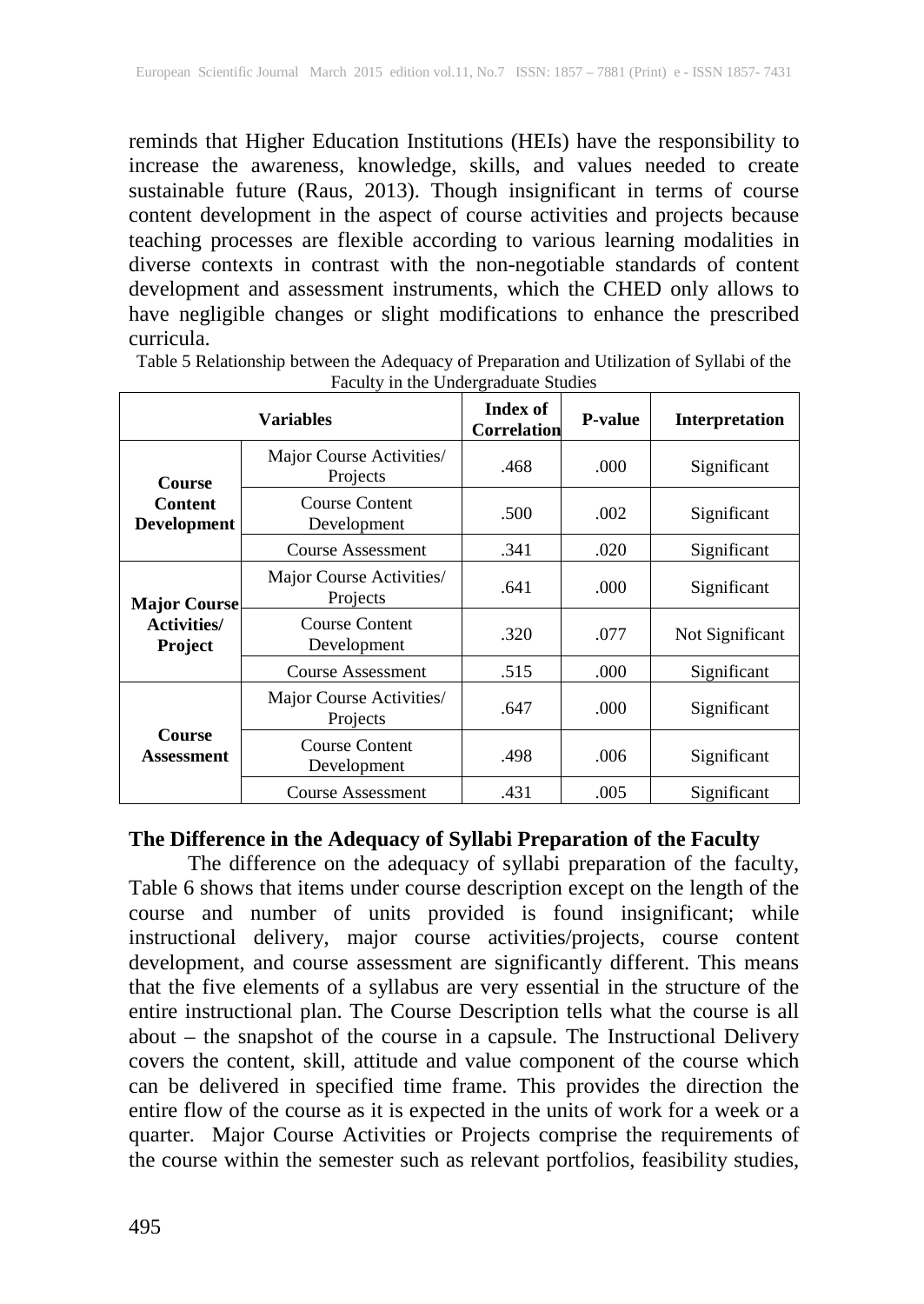projects, researches and other relevant creations or inventions. The Course Content Development refers to the logical sequence of contents and skills with appropriate teaching approaches, methodologies or strategies. Learning activities are selected based on the appropriateness of the lessons and students' interests. The Course Assessment refers to the use of multiple assessments that does not limit to traditional forms of assessment only like the paper-pencil-tests, but also with the use of alternative forms of assessment like performance and portfolio. This provides a perfect balance of assessment on content orientation and learner competence – proving the significance of dialectical process of instruction both inside and outside of the classroom.

 The length of the course and number of units provided becomes insignificant because it is not the length of time and the corresponding units of the course that matter, but on how the other five elements are intertwined in proper webbing to a well-planned instruction in order to achieve relevance. Daggett (2005) emphasizes that rigorous and relevant education is a product of effective learning, which takes places when standards in curriculum, instruction, and assessment interrelate and reinforce with each other. To him, this is crucial to achieve academic excellence and social significance. This is the ultimate goal of global education, which higher education instruction in the Philippines greatly aspires with the rest of other countries in the world through the use of the Outcomes-based Education (OBE) [the intended curriculum] that utilizes the Outcomes-based Teaching and Learning (OBTL) [the implemented curriculum] and the Outcomes-based Assessment (OBA) [the achieved curriculum] in all curricular degree offerings in the university.

|                                                                          | <b>T-test</b> | <b>P</b> -<br>value | Interpretation            |
|--------------------------------------------------------------------------|---------------|---------------------|---------------------------|
| A. Course Description                                                    |               |                     |                           |
| A1. It contains clear and specific description of the subjects.          | 6.457         | .000                | Significant               |
| A2. The general topics covered are identified.                           | 4.751         | .000                | Significant               |
| A3. The length of the course and number of units are provided.           | 1.059         | .292                | <b>Not</b><br>Significant |
| A4. It includes CHED thrust and other development goals.                 | 6.861         | .000                | Significant               |
| A5. The pre-requisite of the course if any, are identified.              | 5.841         | .000                | Significant               |
| <b>B.</b> Instructional Delivery                                         |               |                     |                           |
| B1. Course objectives are clearly stated.                                | 2.555         | .000                | Significant               |
| B2. Course objectives are realistic and achievable within time<br>frame. | 2.577         | .001                | Significant               |
| B3. It measures students' simple to higher order thinking skills.        | 2.084         | .003                | Significant               |
| B4. It includes the attainment of important values formation.            | 6.623         | .000                | Significant               |
| B5. It guides individual learning.                                       | 9.971         | .000                | Significant               |
| <b>C. Major Course Activities/ Projects</b>                              |               |                     |                           |

Table 6 Difference of the Adequacy of Syllabi Preparation of the Faculty in the Undergraduate Studies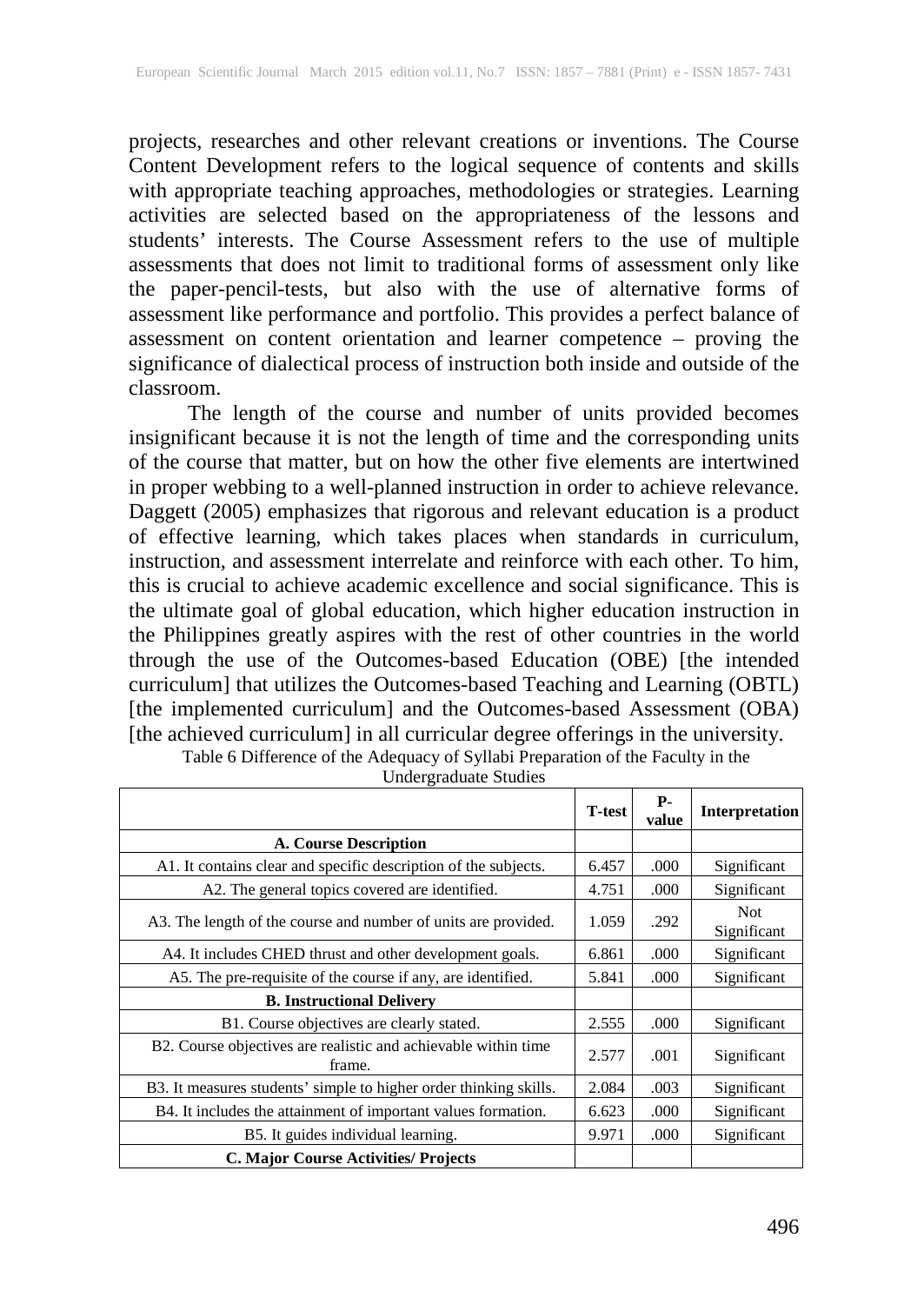| C1. Course activities and projects are related to course goals.                                                                                                | 3.757  | .000 | Significant |
|----------------------------------------------------------------------------------------------------------------------------------------------------------------|--------|------|-------------|
| C2. Course activities and projects allow students to acquire<br>technical, academic<br>and work place skills.                                                  | 5.643  | .000 | Significant |
| C3. It provides real work experience.                                                                                                                          | 3.515  | .013 | Significant |
| C4. Course activities are based on student's skills and potentials,<br>workable,<br>time frame, availability of resources and adequate faculty<br>supervision. | 3.090  | .003 | Significant |
| C5. Course activities cater to individual differences and capabilities.                                                                                        | 9.878  | .000 | Significant |
| <b>D. Course Content Development</b>                                                                                                                           |        |      |             |
| D1. It provides a comprehensive content of the course.                                                                                                         | 3.962  | .000 | Significant |
| D2. Content is logically or systematically organized.                                                                                                          | 2.981  | .004 | Significant |
| D3. Content is continually updated to attain subject matter, course<br>and/or<br>societal relevance.                                                           | 6.196  | .000 | Significant |
| D4. It stimulates students' interest and participation through<br>instructional aids<br>and strategies.                                                        | 8.116  | .000 | Significant |
| D5. It provides a variety of teaching methods, approaches and<br>strategies.                                                                                   | 3.329  | .001 | Significant |
| D6. A variety of resource materials and references are continually<br>updated.                                                                                 | 5.985  | .000 | Significant |
| E. Course Assessment                                                                                                                                           |        |      |             |
| E1. It uses multiple assessment strategies to evaluate students'<br>knowledge and<br>skills.                                                                   | 3.052  | .003 | Significant |
| E2. It provides evidence that will evaluate the standards for<br>technical, academic<br>and transferable work skills.                                          | 5.037  | .002 | Significant |
| E3. It provides information that enables the teacher to vary<br>instruction based on<br>students' needs.                                                       | 6.111  | .000 | Significant |
| E4. It offers opportunities for students to demonstrate their ability to<br>plan, solve<br>problems, and become independent learners.                          | 4.474  | .000 | Significant |
| E5. It provides adequate monitoring and evaluation feedback for<br>teachers and<br>supervisors on course/programs implementation.                              | 10.986 | .000 | Significant |

# **The Difference in the Adequacy of Syllabi Utilization of the Faculty**

 Table 7 notes that all items under major course activities or projects, course content development and course assessment differ significantly with each other. This means that the adequacy of syllabi utilization varies among every members of the faculty. Every faculty member's uniqueness plays a vital role in the syllabus utilization. This serves as an independent variable that can be factored in through the individual faculty member's preferences in teaching. This remains crucial in the assignment of teacher's academic load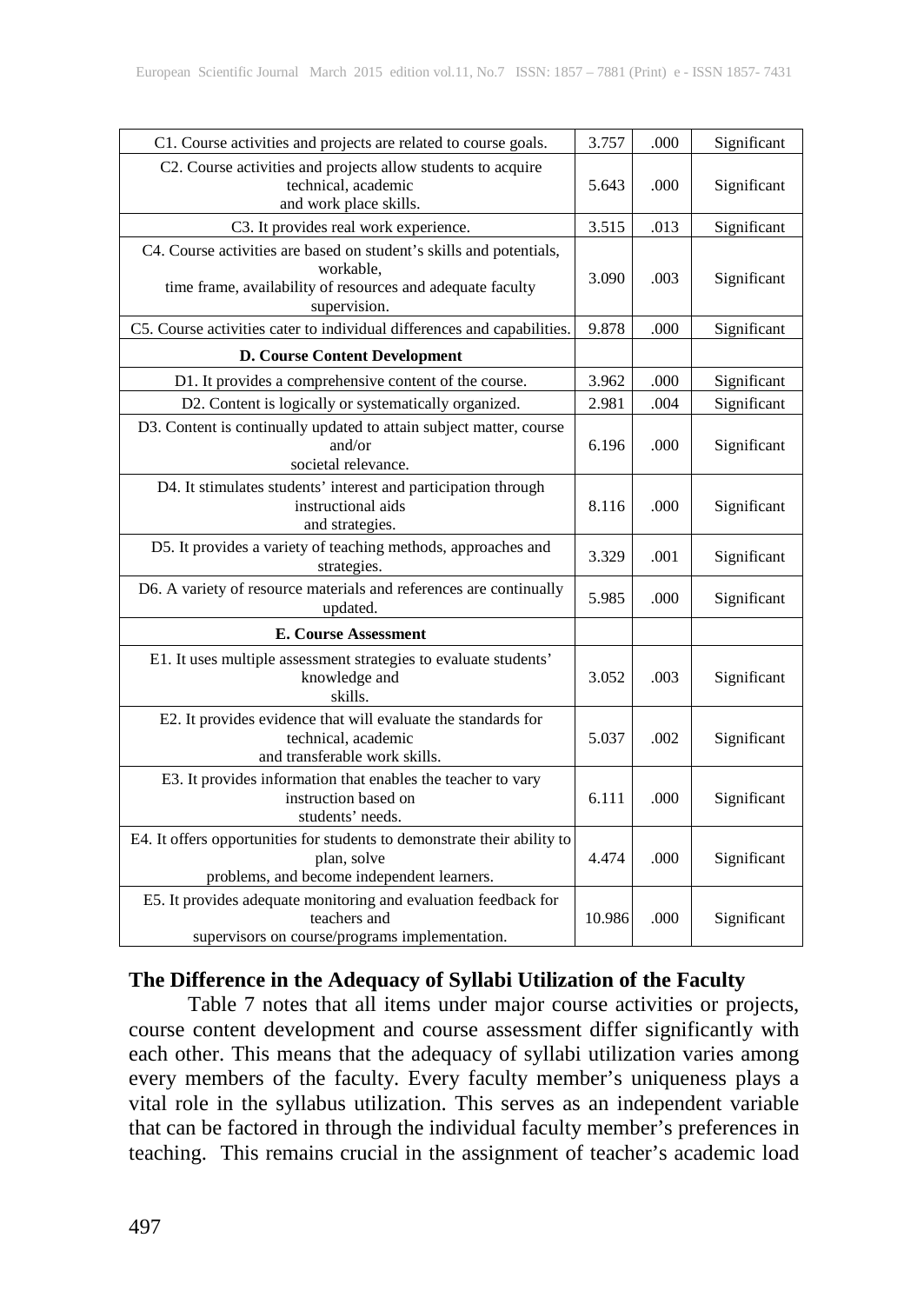by their respective chairman or dean that they have to be given courses in line with their area of specialization. Expertise counts so much in syllabus preparation more especially in higher education teaching in the colleges and universities with respect to vertical typology – whose academic preparation in the undergraduate is vertical until the graduate studies.

Table 7 Difference on the Adequacy of Syllabi Utilization of the Faculty in the

Undergraduate Studies

| <b>Items</b>                                                                                                                                                     | <b>T-test</b> | P-value | Interpretation |
|------------------------------------------------------------------------------------------------------------------------------------------------------------------|---------------|---------|----------------|
| A. Major Course Activities/Projects                                                                                                                              |               |         |                |
| A1. There is congruency of course activities and project to course<br>goals                                                                                      | 2.185         | .031    | Significant    |
| A2. Students acquire technical, academic and work place skills.                                                                                                  | 5.652         | .000    | Significant    |
| A3. Learning experiences are suited to the different levels of<br>learners.                                                                                      | 6.593         | .000    | Significant    |
| A4. Student immersions to real work experience are provided.                                                                                                     | 4.175         | .000    | Significant    |
| A5. The pre-requisite of the course if any, are identified.                                                                                                      | 6.104         | .000    | Significant    |
| <b>B. Course Content Development</b>                                                                                                                             |               |         |                |
| B1. The delivery of comprehensive, accurate and updated content<br>knowledge is evident.                                                                         | 7.727         | .000    | Significant    |
| B2. Logical or systematically organized subject matter content is<br>utilized in<br>the course.                                                                  | 4.388         | .000    | Significant    |
| B3. Content is continually updated, thus adding relevance to<br>subject matter<br>course and/ or the society.                                                    | 7.345         | .000    | Significant    |
| B4. Delivery of developed learning situation that encourage<br>learners interest<br>and participation are facilitated through instructional aids and<br>devices. | 6.955         | .000    | Significant    |
| B5. Appropriate teaching methods, approaches, and strategies are<br>utilized.                                                                                    | 4.426         | .000    | Significant    |
| B6. A variety of continually updated resource materials and<br>references are<br>utilized to the utmost.                                                         | 5.883         | .000    | Significant    |
| <b>C. Course Assessment</b>                                                                                                                                      |               |         |                |
| C1. Multiple assessment modes are formulated and utilized to<br>evaluate<br>students' knowledge and skills.                                                      | 7.044         | .000    | Significant    |
| C2. Assessment results are utilized and interpreted in consonance<br>with<br>course standards.                                                                   | 7.293         | .000    | Significant    |
| C3. Accurate feedbacks on learners' progress are provided.                                                                                                       | 7.293         | .000    | Significant    |
| C4. Meaningful opportunities for students to demonstrate their<br>ability to<br>plan, solve problems and become independent learners are<br>organized.           | 2.278         | .025    | Significant    |
| C5. Monitoring feedback is provided to teacher and supervisors<br>course/program_implementation.                                                                 | 2.273         | .025    | Significant    |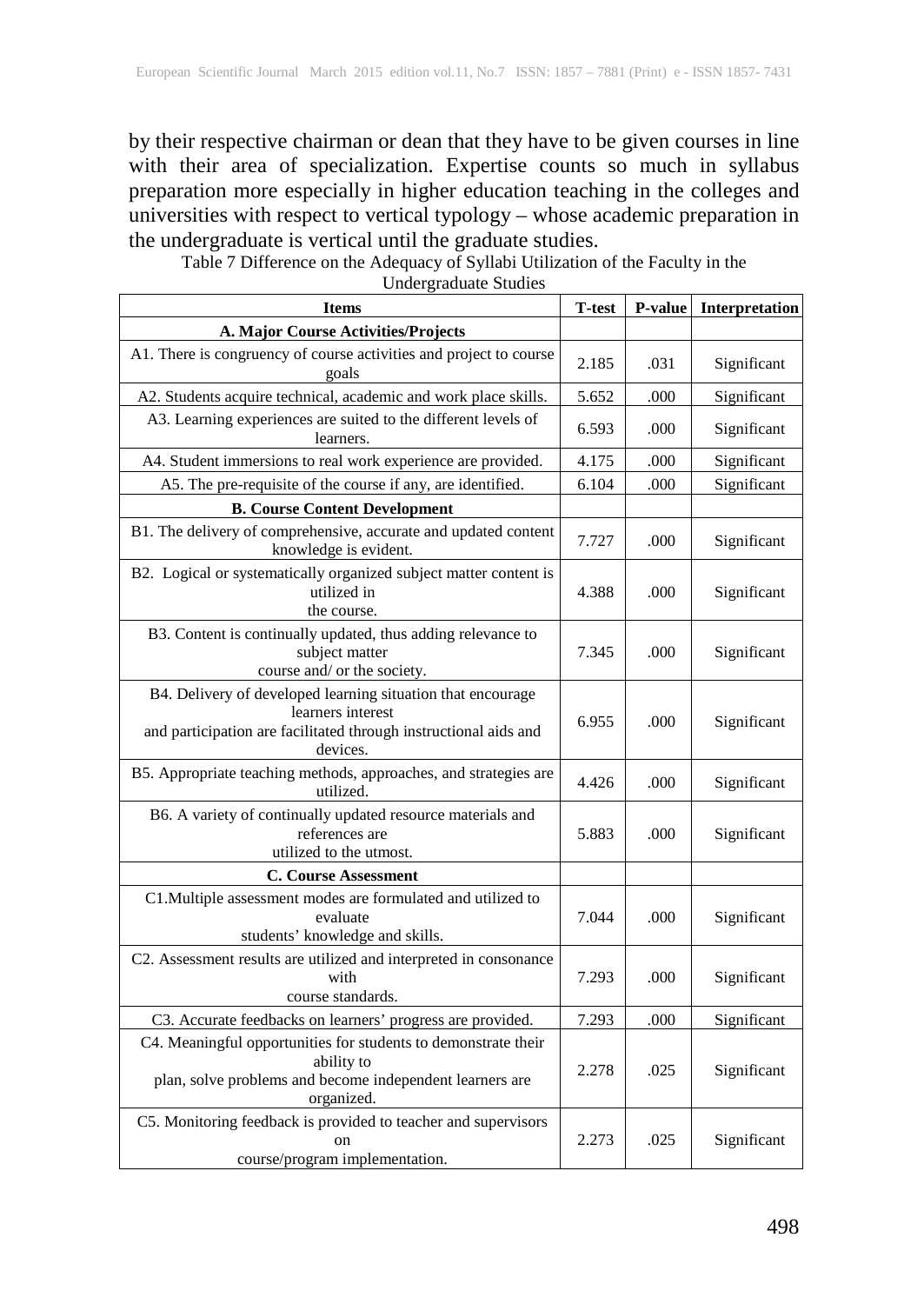## **Instructional Problems Perceived by the Faculty in the Undergraduate Studies**

Table 8a shows the instructional problems of the faculty in the undergraduate studies in terms of utilization of instructional aids and devices. It highlights that respondents are in agreement by the item "do not have enough information to know what materials are most appropriate for my class". Knowledge on Educational Technology (EdTech) is very vital in the teaching process because this provides lots of audio-visual and manipulative materials that enhance learning. However, not all of the respondents obtain education units or finish the degree in Education, vital to understand the principles and utilization of instructional materials, hence this problem is revealed. Though, the respondents are experts on their own respective fields in response to higher education vertical typology, but it is not a guarantee that they know pedagogical component of instructional materials utilization. The imperatives to acquire this skill depends upon their coordination with their respective chairmen or deans to the academic affairs and top management of ESSU-Salcedo, in order to provide a regular training on the variation and utilization of instructional materials in the teaching and learning process across the various disciplines. These imperatives mitigate the monotonous listing of almost the same instructional materials in the respondents' syllabus. These aforementioned instructional materials do not only limit for printed materials, but also with the use of audio-videos, documentaries, mock-ups, miniatures, specimens, laboratory apparatus and other forms of community resources like zoos, orchidariums, herbariums, terrariums, planetariums, orchards, ranches, water-forms and natural landscapes, graveyards, old churches, mounds, tourist spots, museums and business establishments (Inocian, 2010).

| <b>Items</b>                                                                                              | Mean | Interpretation |
|-----------------------------------------------------------------------------------------------------------|------|----------------|
| 1. I do not have enough time to adequately select, locate and<br>preview commercially produced materials. | 3.22 | Undecided      |
| 2. It is difficult to integrate audio-visual media in my course.                                          | 3.54 | Agree          |
| 3. I do not have enough information to know what materials are<br>most appropriate for my class.          | 3.84 | Agree          |
| 4. Searches for materials in my specific content area reveal few<br>suitable materials.                   | 3.20 | Undecided      |
| 5. Students look on audio-visual lessons as "entertainment and do<br>not study the materials presented".  | 3.60 | Agree          |
| 6. There is too much "red tape" in ordering materials and<br>equipment.                                   | 3.30 | Undecided      |
| 7. Audio-visual materials are too expensive.                                                              | 2.88 | Undecided      |

Table 8a Instructional Problems of the Faculty in Terms of Utilization of Instructional Aids

and Devices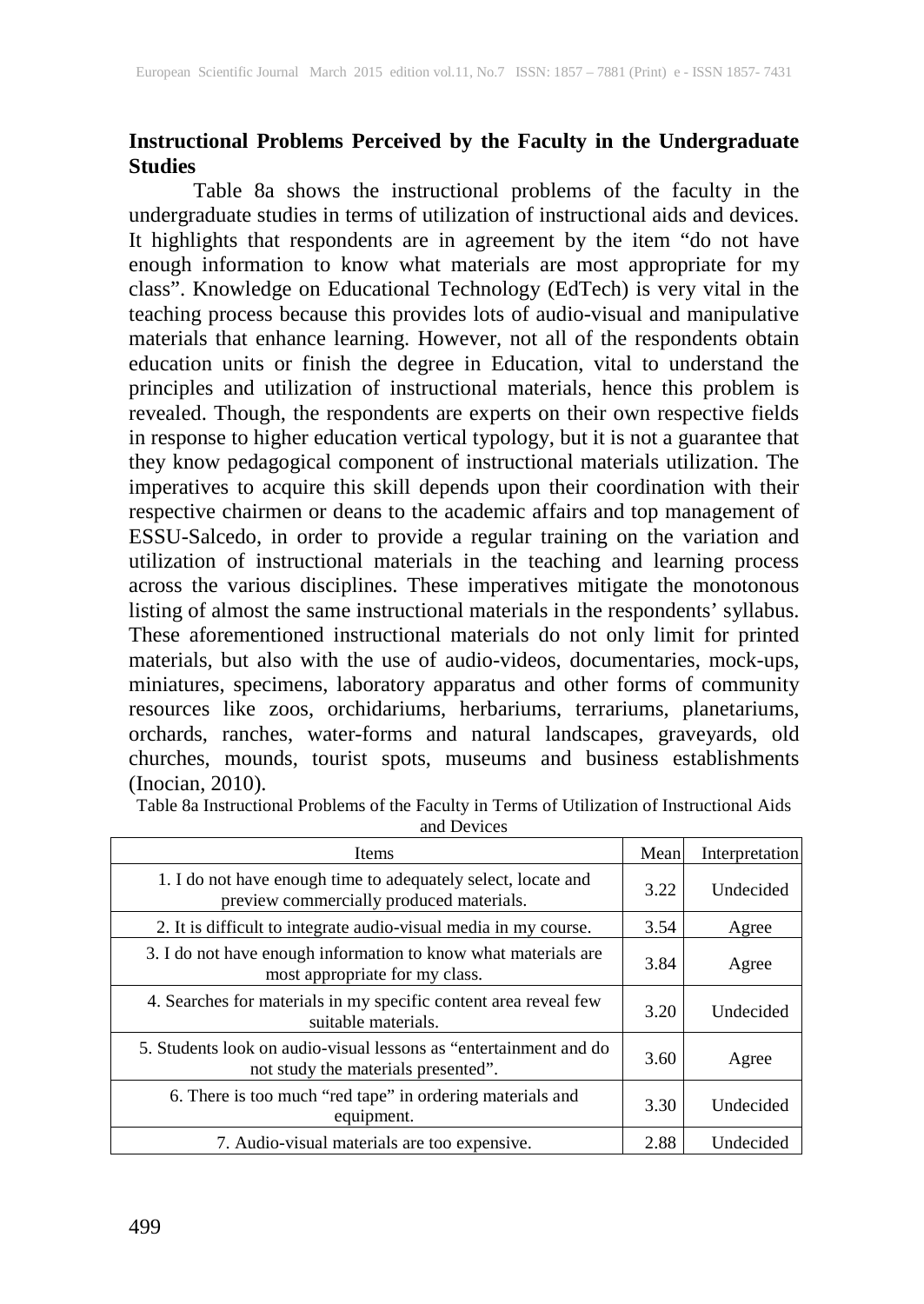| 8. Audio-visual materials are frequently available when I need<br>them.              | 2.82 | Undecided |
|--------------------------------------------------------------------------------------|------|-----------|
| 9. I do not have enough training to use effectively selected audio-<br>visual media. | 3.04 | Undecided |
| 10. I have difficulty using audio-visual media.                                      | 3.36 | Undecided |

 Likewise, Table 8b presents the instructional problems of the faculty in terms of utilization of instructional methods and strategies. The problem which states that "it is difficult to integrate a variety of methods in one lesson" has been emphasized by the respondents as one among the difficult items. Knowledge on Teaching Strategies in Principles and Methods of Teaching is the waterloo because not all of the respondents are graduates of Education or has taken units in Professional Education. Like, the knowledge of instructional materials, it is imperative that they have to seek for training with proper use of teaching strategies across the disciplines they are handling. The items in the cluster presuppose the need for proper orientation on the whole brain-based learning systems in order to provide the variety of teaching strategies across the different quadrants of the human brain (Inocian & Lasala, 2014).

| methods and Dualegies.                                                                                                                             |      |                |
|----------------------------------------------------------------------------------------------------------------------------------------------------|------|----------------|
| Items                                                                                                                                              | Mean | Interpretation |
| 1. Formal Planning of lessons with appropriate methods is difficult<br>due to limited references.                                                  | 3.0  | Undecided      |
| My selection of methods of teaching is often affected by the<br>2.<br>subject assignment outside my major or specialization.                       | 3.06 | Undecided      |
| 3. My class period is often consumed in clarifying details of the<br>lessons due to low performing students.                                       | 3.12 | Undecided      |
| 4. I do not have enough time to adequately present major concepts<br>and difficult ideas in a logical fashion because of other load<br>assignment. | 3.38 | Undecided      |
| 5. Students do not appreciate the lesson even if I organized the lesson<br>with them in advance.                                                   | 3.50 | Agree          |
| 6. There is not enough teaching equipment that would complement<br>the method of teaching the subjects I handled.                                  | 3.04 | Undecided      |
| 7. I do not have much training on the use of methods of teaching                                                                                   | 3.40 | Undecided      |
| 8. Summarizing lessons with my students, do not always give them<br>the chance to see whether they understand the learning materials<br>provided.  | 3.46 | Agree          |
| 9. I often find difficulty in managing the class when introducing new<br>methods of teaching                                                       | 3.68 | Agree          |
| 10. It is difficult to integrate a variety of methods in one lesson.                                                                               | 3.72 | Agree          |

Table 8b The Instructional Problems of the Faculty in Terms of Utilization of Instructional Methods and Strategies.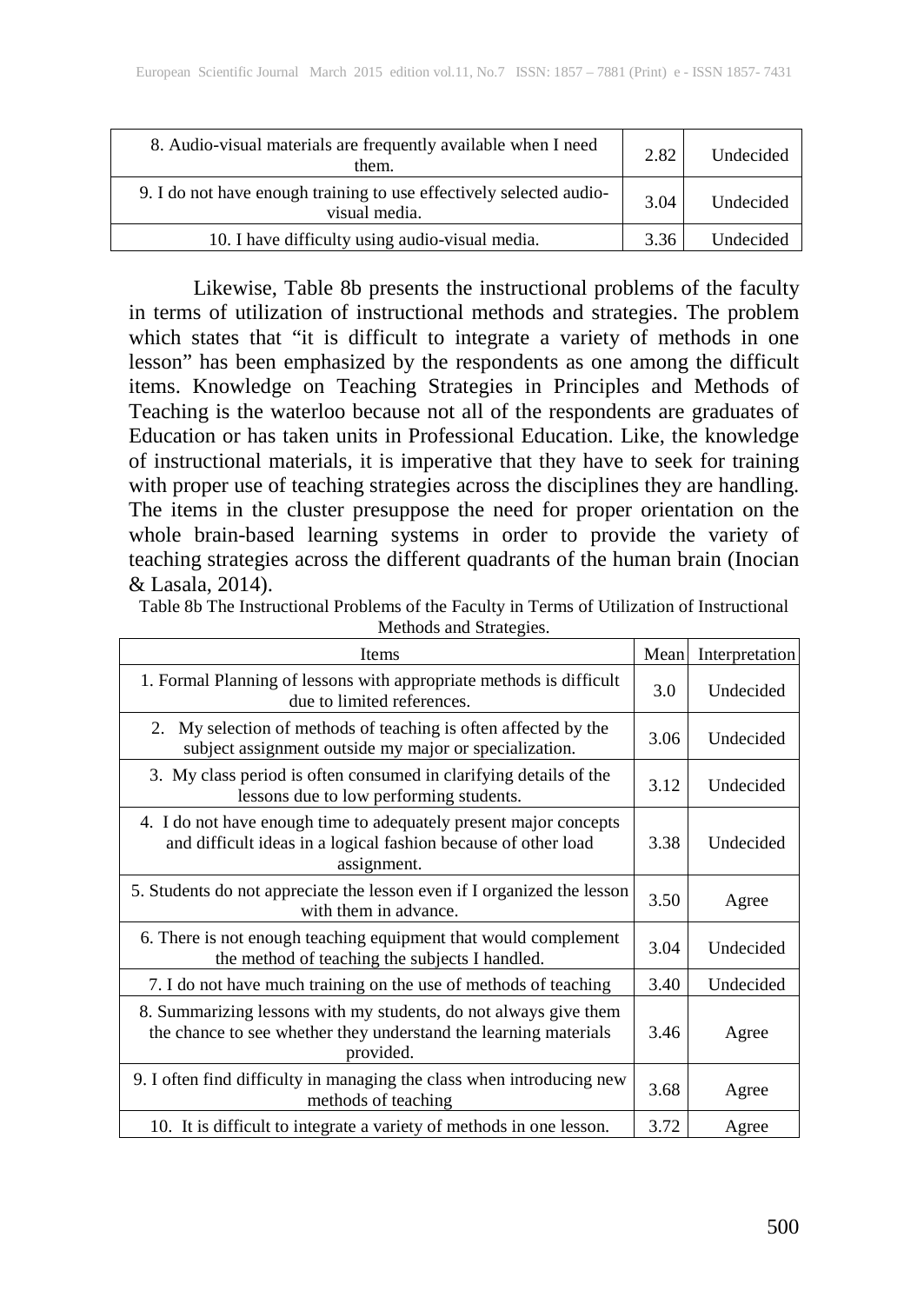#### **Conclusion**

 The faculty members teaching the undergraduates of Eastern Samar State University (ESSU) Salcedo campus had shown adequate preparation and utilization of their respective syllabi. Areas identified in syllabus preparation when paired to areas in syllabi utilization proved to be related and showed that these areas in syllabi preparation were followed and utilized during content delivery by the members of the faculty. Both perceptions of the faculty and supervisor as regards to syllabi preparation proved the variety of its utilization. However, these variations could be responded through a clear and formal faculty-supervisor relationship would contribute to wellplanned or well-supported syllabi preparation and utilization in the undergraduate studies. The faculty members in the undergraduate studies showed to have problems in the utilization of instructional aids and devices as well as in the utilization of methods and strategies in the teaching and learning process, which needed immediate administrative attention.

#### **Recommendation**

 In the light of the foregoing findings and recommendations, ESSU-Salcedo's College Administration should consider the following: (1) invite resource person or tap senior faculty to demonstrate the best practices and strategies to ensure improvement in areas covered under syllabi preparation, (2) organize teaching demonstrations that would exhibit varied and fruitful course activities, content delivery and assessment along disciplines for the improvement of its syllabi utilization, (3) enrich the class observation program to readily assess the faculty needs and progress, (4) organize when feasible, a faculty exchange program to provide a healthy exchange of best expertise that would increase improvement of instructional delivery and evaluation in the light of the OBE, OBTL and OBA requirements, (5) conduct in-service trainings to provide faculty the strategies in content development in relation of teaching methods and strategies, and the utilization of audio-visual materials, (6) acquire additional audio-visual materials to accommodate the growing faculty and students' needs, and (7) replicate the study to validate the findings especially on the preparation of syllabi in other SUC's and private colleges.

#### **References:**

Apilado & Gaytos (2005). *The evaluation of teaching effectiveness of ESSU-Salcedo faculty, s.y. 2004-2005*. Faculty Research, ESSU-Salcedo, Eastern Samar, Philippines.

Colinarez, N. ED. (2002). *Teacher education issues and the teacher. Northern Samar*: Tres Ninas Printing.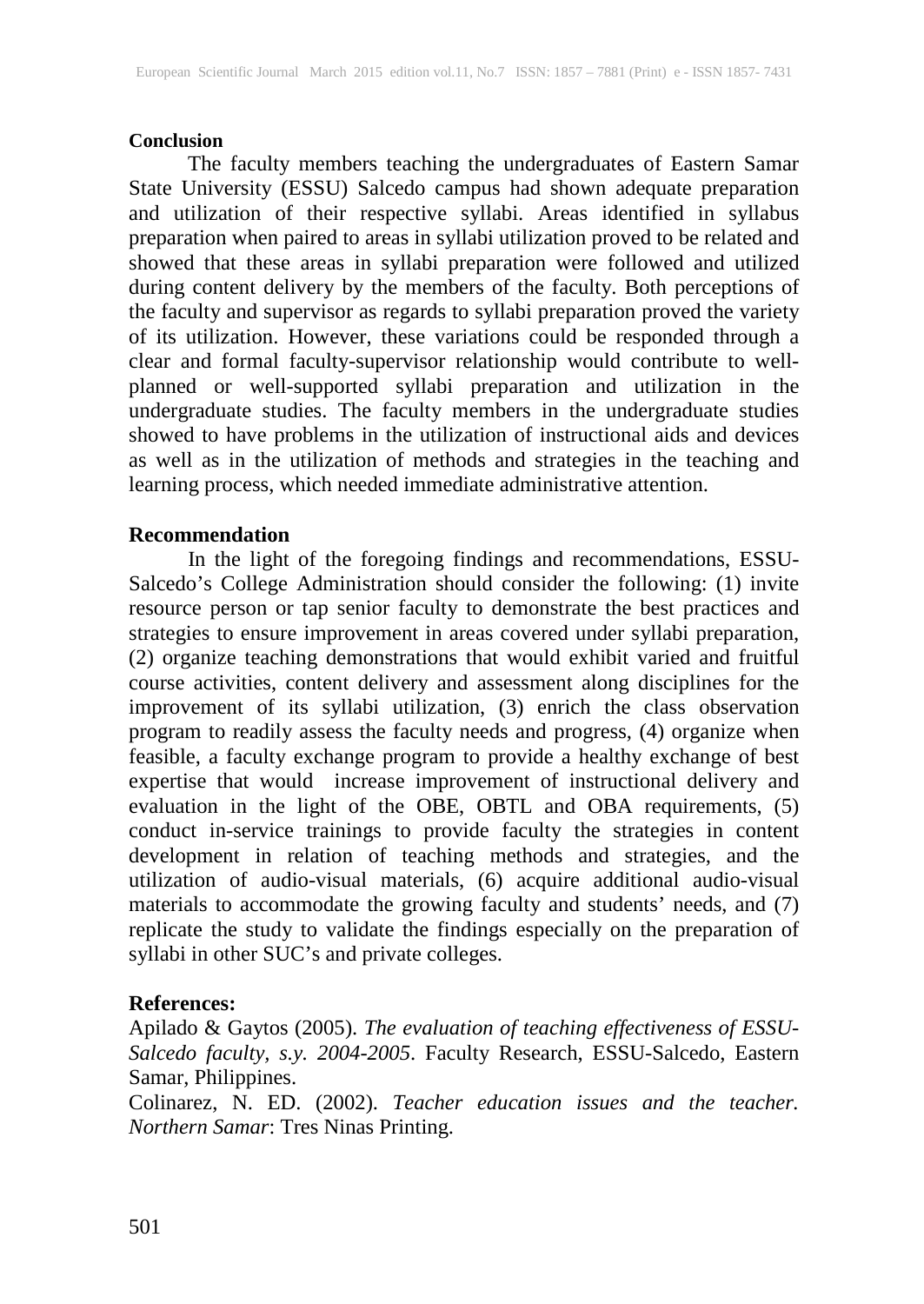Corpuz, B. and G. Salandanan (2006). *Principles strategies of teaching 2***.** Quezon City.

Lorimar Publishing Co., Inc.

Daggett, Willard R. (2005). *Achieving academic excellence through rigor and relevance*. International Center for Leadership in Education.

Dewind, E. (1996). *An assessment of teaching methods used in higher education courses in the history of western dress*. Dissertation abstracts international vol. 51, no.6 Michigan.umi company.

Ibe, Milagros. (2001). *An assessment of excellence in teacher education: how much have they contributed to the teacher force*. High Education Research Paper, Vol. I Commission on Higher Education.

Inocian, Reynaldo B. et al. (2015). *Changing mobility of filipino professionals in response to K to 12 implementation in the Philippines*. European Scientific Journal, Volume 10, No. 11, April 2014 Edition

Inocian, Reynaldo B. & Eden M. Hermosa (2014). *Social studies teachers' quest for vertically-articulated career path*, European Scientific Journal, Volume 10, No. 11, April 2014 Edition

Inocian, Reynaldo B. & Gerome Lasala (2014). *An assessment of social studies majors' whole brain learning system*, European Scientific Journal, Volume 10, No. 11, April 2014 Edition

Inocian, Reynaldo B. (2013). *Transitional curriculum in aesthetic teaching: a test for self-efficacy*, European Scientific Journal, Volume 9, No. 31, November 2013 Edition.

Inocian, Reynaldo B. (2010). *Fundamentals of teaching 1st edition*. Optima Typographics, Cebu City, Philippines.

Inocian, Reynaldo B. (2010). *Aesthetic teaching pedagogies 2nd edition*. Optima Typographics, Cebu City, Philippines.

Johnson, Judy, A. (2001). *Principles of effective change: curriculum revision that works*, The Journal of Research for Educational Leaders Volume 1, Number 1, all 2001 http://www.uiowa.edu/~jrel/Johnson\_0101.htm

Junaidu, S. (2004).*Use of internet for online course delivery*. A Case Study, Turkish online journal of distance education.vol.5.

Kim, Young Ran. (2001). *The strategies and problems of teaching english as second language in selected universities in Korea: an analysis*. Published dissertation, gauf.

Metro Manila

Labaco, M. (2003). *The management of instructional programs among centers of excellence for teacher education institutions in the Philippines*.

Lucier, Kelci Lynn (2015). *What is a syllabus*? ollegelife.about.com/od/academiclife/f/What-Is-A-Syllabus.htm?utm\_term